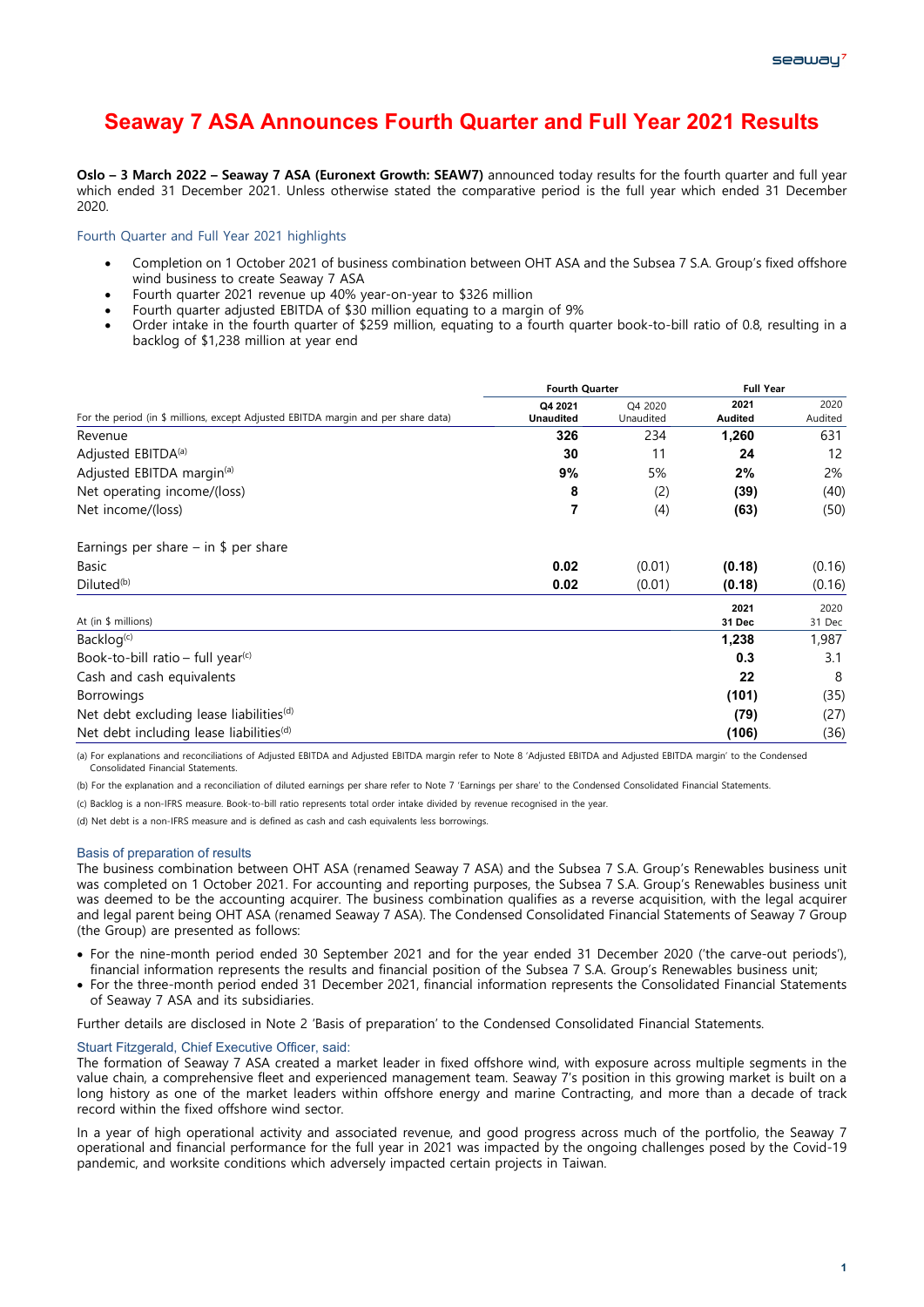#### Full year 2021

In the full year ended 31 December 2021, the Group's revenue increased 100% to \$1.3 billion, while Adjusted EBITDA margin remained at 2%. Revenue doubled as activity on the Seagreen project increased, but margins remained low due to challenges in Taiwan. Overall, the Group's EBITDA increased 110% to \$24 million mainly due to the increased activities on the Seagreen project and the heavy transportation business included in the business combination in Q4 2021. Adjusted EBITDA margin was 2%, in line with the prior year. After a tax charge of \$14 million, equating to an effective tax rate of 29%, the net loss for the year was \$63 million, a deterioration from a net loss of \$50 million in 2020.

During the year, net cash generated from operations was \$39 million which included favourable movements of \$23 million related to working capital despite Covid-19 challenges and delays, as well as the timing of milestone payments on certain projects. Capital expenditure increased and is mainly driven by payments on Seaway Ventus, Seaway Alfa Lift and operating equipment, financed through a short-term loan from the Group's ultimate parent undertaking, Subsea 7 S.A. Group.

New order intake was \$259 million and included the Dogger Bank C, Borkum Riffgrund 3 and Gode Wind 3 project, the Zhong Neng project and escalations on other projects.

#### Fourth quarter operational review

The fourth quarter saw a continuation of good operational progress in the fabrication and installation phase on the Seagreen project. Over 60 jackets were delivered despite Covid-19 challenges from fabrication yards in China and the Middle East. By year end, 10 jackets were installed and delivery of the remaining 115 jackets and 327 kilometres of cables to the marshalling yard in Scotland remains on schedule.

Seaway Strashnov worked installing monopiles on the Hollandse Kust Zuid project in the Netherlands early in the quarter, before demobilising for the winter break and preparations for a busy 2022 campaign. Seaway Yudin underwent planned vessel maintenance in Indonesia during the quarter, as well as preparations for re-mobilisation onto the Formosa 2 project in Taiwan early 2022. Seaway Aimery and Seaway Moxie were active on the Hornsea II and Seagreen projects in the UK. During the quarter, the Group commenced a charter of Maersk Connector which completed a number of cable installations on the Seagreen project and is now being deployed to Asia to support Taiwan project activity during 2022. On the Yunlin project in Taiwan, cable laying continued with Seaway Phoenix.

The heavy transportation vessels maintained their high levels of utilisation and we saw an improvement in the time charter equivalent day rates in the quarter.

As we entered the winter season in the northern hemisphere, utilisation of the active fleet was 80% in the quarter, down from 99% in the third quarter but up slightly from 78% in the prior year period.

The development of Seaway Alfa Lift foundation installation vessel continued through 2021 with commissioning of marine systems progressing as expected. The vessel departed for sea trials in early January 2022.

On 18 October 2021, an incident occurred with the A-frame on the 3,000t Liebherr crane. The A-frame has been removed from the vessel, inspected, and is now under repair at the yard. Crane repairs are expected to be complete in the second half of 2022. As a result of key supplier delays, the final installation, testing and commissioning of the mission equipment for the upending and lowering of monopiles is expected to represent the critical path to vessel delivery and readiness for operations. We do not expect the vessel will be operational on projects during 2022 and planned start of operations is now during Q1 2023. A contingency scenario has been activated which utilises Seaway Strashnov to progress the committed work on the Dogger Bank A&B project in the second half of 2022.

The shipbuilding contract for Seaway Ventus, the Group's first wind turbine installation vessel continues in the detailed design phase, all main equipment has been selected and first steel cutting occurred in November 2021. Delivery is scheduled for mid-2023 with the vessel anticipated to start in the first half of 2024 on the Borkum Riffgrund 3 and Gode Wind 3 project in Germany.

#### Fourth quarter financial review

Fourth quarter revenue of \$326 million increased by 40% compared to the prior year period, reflecting higher activity on the Seagreen project, UK. Adjusted EBITDA margin increased to 9.2% from 4.8%. After depreciation and amortisation of \$22 million, the Group recorded net operating income of \$8 million. Net income for the quarter was \$7 million, after a tax charge of \$3 million equating to an effective tax rate of 30%.

During the quarter, net cash used in operating activities was \$24 million which was impacted by delayed client payments linked to commercial discussions in relation to Covid-19 challenges and delays in Taiwan. Capital expenditure was \$29 million, cash acquired as a result of the business combination was \$12 million, a short-term loan of \$64 million from the Group's ultimate parent undertaking, Subsea 7 S.A. Group, was recognised and payments related to lease liabilities were \$5 million. Cash and cash equivalents increased by \$16 million since 30 September 2021 to \$22 million by the end of the quarter.

Under the contingent scenario for Dogger Bank A&B, we expect to deploy Seaway Strashnov from Q3 2022 to execute the initial phase of the project. The change of vessel comes with additional cost, and as a result, the Group has recognised an onerous contract provision in the fourth quarter 2021. This has been recognised as a fair value adjustment related to the combination as detailed in Note 9 to the Condensed Consolidated Financial Statements 'Goodwill'.

In the fourth quarter, the Group recognised new orders of \$226 million and escalations of approximately \$33 million, resulting in a book-to-bill ratio of 0.8. The backlog at year-end was \$1,238 million of which \$882 million is expected to be executed during 2022 and \$356 million in 2023 and thereafter.

#### Outlook for the full year 2022

Delays in UK Government's Contracts for Difference (CFD) rounds in 2021 impacted the timing of a number of awards to market through the year. However, ongoing tendering activity is significant for projects expected to be awarded to the industry in 2022, primarily for projects in UK, Europe and the US. With an enhanced fleet of foundation, cable and turbine installation vessels, Seaway 7 ASA is well-positioned to capture a fair share of this long-term, high-growth market. Absent any renewed deterioration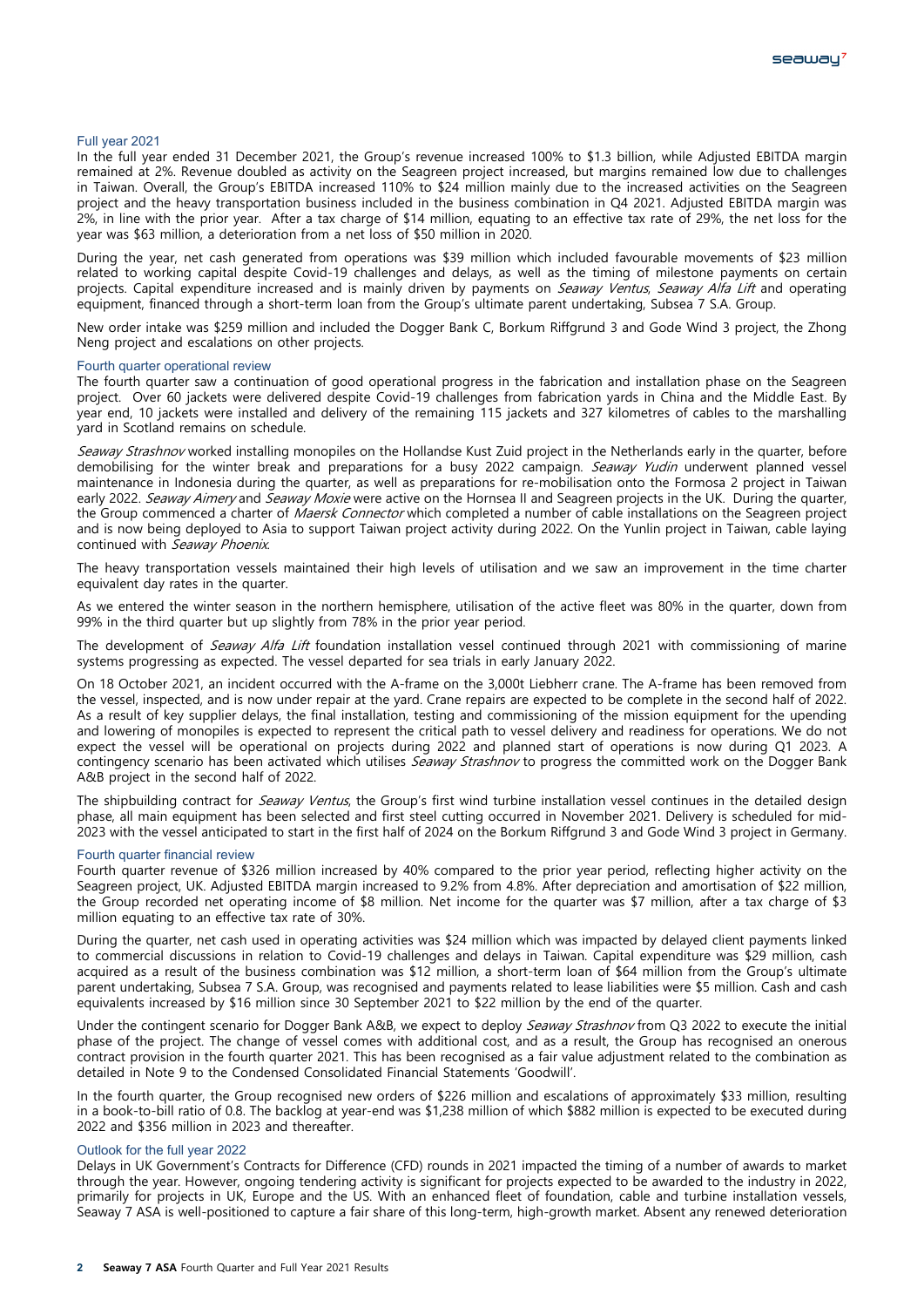in the impact of the pandemic, we expect that 2022 revenue will approach \$1 billion, that the Adjusted EBITDA margin will improve towards 10% and that net operating income will be positive.

## Longer-term outlook and strategic positioning

Market fundamentals within fixed offshore wind continue to strengthen, and during the last six months of 2021, we have experienced a significant increase in tender activity and client engagements in relation to future projects. This growth is primarily in Europe and the US. The strong growth in market prospects is seen from 2024 and particularly 2025 onwards. The increasing lead-times of client bidding activity demonstrates the priority towards securing both installation assets and competent contractor project teams, in what is expected to be a supply constrained market in this timeframe.

Clients are showing increased interest in both integrated and EPCI projects where we provide services across multiple segments and internalise certain interfaces on behalf of the client. This reduces both Seaway 7 and client risk and allows for accelerated execution plans. As supply chains globalize this integration increasingly includes heavy transportation, which represents a further unique positioning for Seaway 7. The single party offering simplifies the contract structure and administration, and reduces the client's resource requirements on the projects. This is a client decision driver as their resources become more constrained with increasing activity levels. Seaway 7 is well positioned in this context both through its differentiated asset and broad segment coverage, and our people and their ability to manage complex projects in marine environments.

# Special Note Regarding Forward-Looking Statements

Forward-Looking Statements: This announcement may contain 'forward-looking statements'. These statements relate to our current expectations, beliefs, intentions, assumptions or strategies regarding the future and are subject to known and unknown risks that could cause actual results, performance or events to differ materially from those expressed or implied in these statements. Forward-looking statements may be identified by the use of words such as 'anticipate', 'believe', 'estimate', 'expect', 'future', 'goal', 'intend', 'likely' 'may', 'plan', 'project', 'seek', 'should', 'strategy' 'will', and similar expressions. The principal risks which could affect future operations of the Group are described in the 'Risk' section of the Group's Annual Report. Factors that may cause actual and future results and trends to differ materially from our forward-looking statements include (but are not limited to): (i) our ability to deliver fixed price projects in accordance with client expectations and within the parameters of our bids, and to avoid cost overruns; (ii) our ability to collect receivables, negotiate variation orders and collect the related revenue; (iii) our ability to recover costs on significant projects;(iv) unanticipated delays or cancellation of projects included in our backlog; (v) competition and price fluctuations in the markets and businesses in which we operate; (vi) the loss of, or deterioration in our relationship with, any significant clients; (vii) the outcome of legal proceedings or governmental inquiries; (viii) uncertainties inherent in operating internationally, including economic, political and social instability, boycotts or embargoes, labour unrest, changes in foreign governmental regulations, corruption and currency fluctuations; (ix) the effects of a pandemic or epidemic or a natural disaster; (x) changes in, or our failure to comply with, applicable laws and regulations (including regulatory measures addressing climate change); (xi) operating hazards, including spills, environmental damage, personal or property damage and business interruptions caused by adverse weather; (xii) equipment or mechanical failures, which could increase costs, impair revenue and result in penalties for failure to meet project completion requirements; (xiii) the timely delivery of vessels on order and the timely completion of ship conversion programmes; (xiv) our ability to keep pace with technological changes and the impact of potential information technology, cyber security or data security breaches; and (xv) the effectiveness of our disclosure controls and procedures and internal control over financial reporting. Many of these factors are beyond our ability to control or predict. Given these uncertainties, you should not place undue reliance on the forward-looking statements. Each forward-looking statement speaks only as of the date of this announcement. We undertake no obligation to update publicly or revise any forwardlooking statements, whether as a result of new information, future events or otherwise.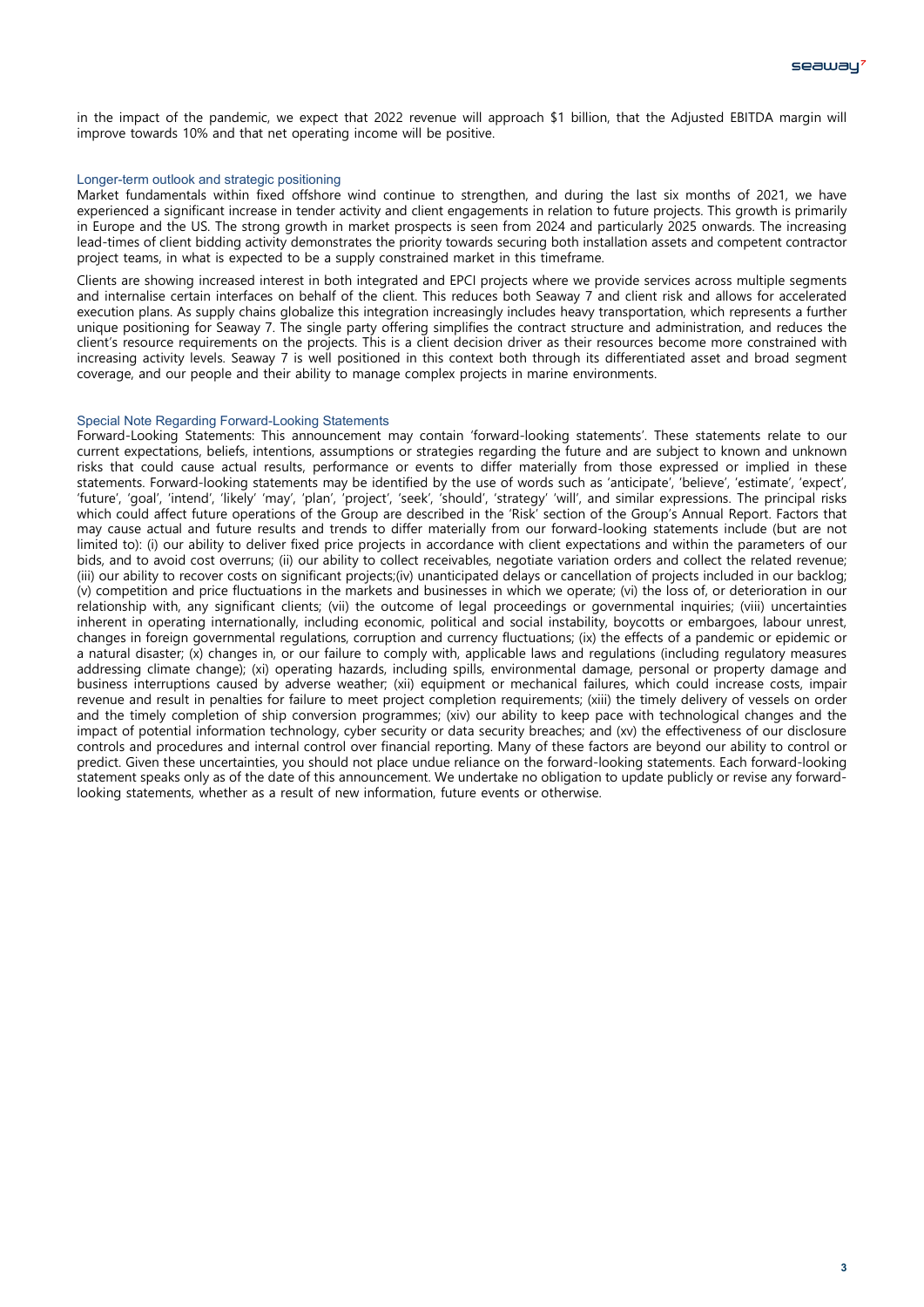# Webcast and conference call information:

Date: 3 March 2022 Time: 14:30 CET

Please join the webcast through [https://channel.royalcast.com/landingpage/hegnarmedia/20220303\\_3/](https://channel.royalcast.com/landingpage/hegnarmedia/20220303_3/)

The webcast will also be available through Seaway 7 website <https://www.seaway7.com/investors/results-reports-publications/>

Conference call details

| Participants dial-in numbers:             |                |
|-------------------------------------------|----------------|
| Participant Passcode (for all countries): | 447972         |
| Norway:                                   | +47 21956342   |
| Sweden:                                   | +46 406820620  |
| UK:                                       | +44 2037696819 |
| USA:                                      | +1 6467870157  |
| International dial in:                    | +44 2037696819 |
|                                           |                |

Please join the call 5-10 minutes prior to scheduled start time.

For further information, please contact:

Mark Hodgkinson Tel +44 7788 316 501 [ir@seaway7.com](mailto:ir@seaway7.com)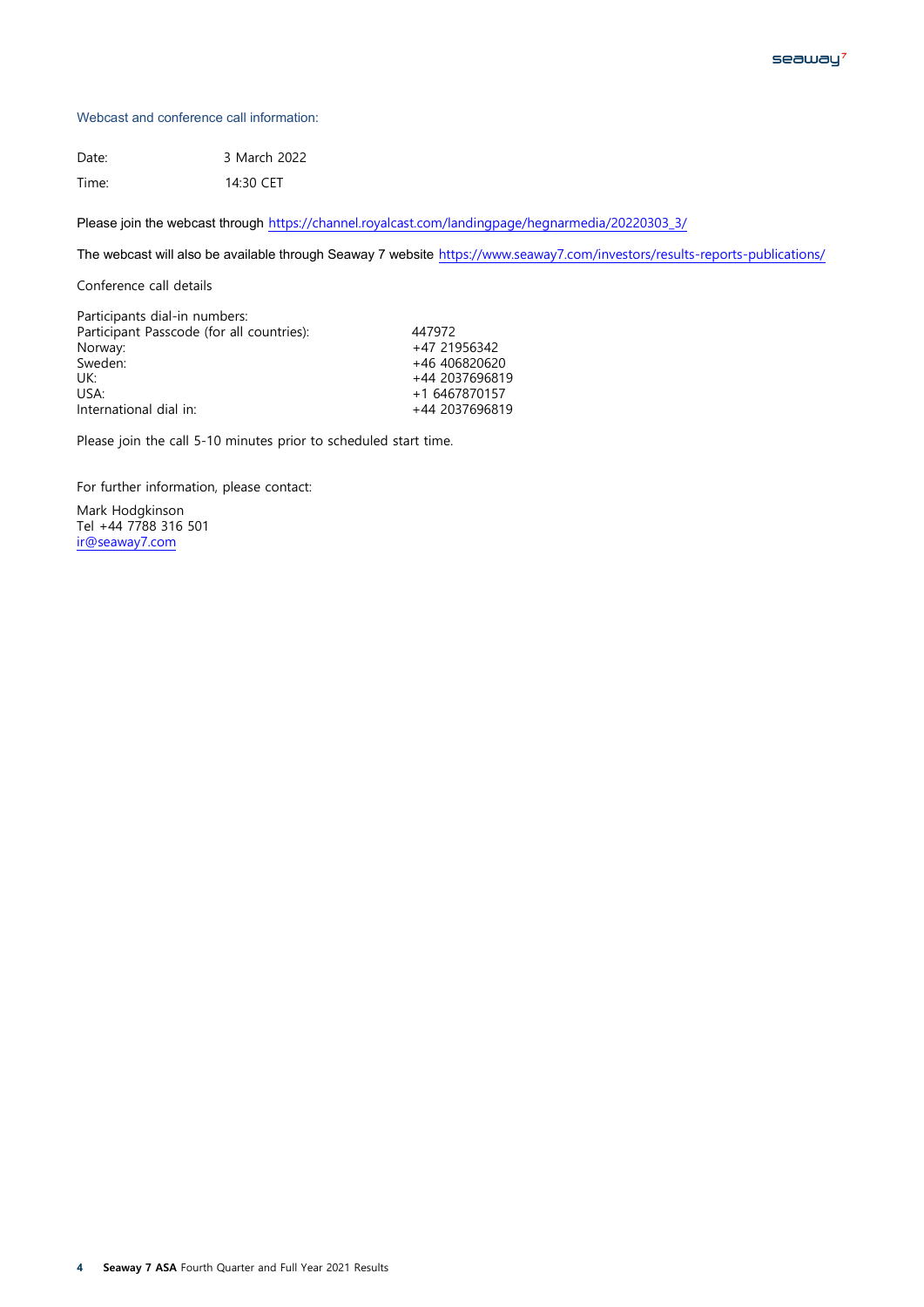# **Basis of preparation of Condensed Consolidated Financial Statements**

On 1 October 2021, the business combination between OHT ASA (renamed Seaway 7 ASA) and the Subsea 7 S.A. Group's Renewables business unit (consisting of the Subsea 7 S.A. Group's fixed offshore wind business) was completed. The business combination met the criteria to be treated as a reverse acquisition with the deemed accounting acquirer being the Subsea 7 S.A. Group's Renewables business unit. The Condensed Consolidated Financial Statements of Seaway 7 ASA are a continuation of the financial statements of the Subsea 7 S.A. Group's Renewables business unit with share capital retrospectively adjusted to reflect the share capital of the former OHT ASA Group, as legal acquirer.

Consolidated Financial Statements had not previously been prepared for the Subsea 7 S.A. Group's Renewables business unit, and as a result, management have prepared Consolidated Financial Statements for Seaway 7 ASA on the following basis:

- For the nine-month period ended 30 September 2021 and for the year ended 31 December 2020 ('the carve-out periods'), financial information represents the results and financial position of the Subsea 7 S.A. Group's Renewables business unit;
- For the three-month period ended 31 December 2021 financial information represents the Consolidated Financial Statements of Seaway 7 ASA and its subsidiaries.

The preparation of the carve-out financial information required significant management judgements as described in Note 2 'Basis of preparation' to the Condensed Consolidated Financial Statements.

## Fourth Quarter 2021

# **Income Statement**

#### Revenue

Revenue for the fourth quarter was \$326 million, an increase of \$92 million or 40% compared to Q4 2020 and was driven by increased revenue on the Seagreen offshore wind farm project, UK, and the addition of revenue related to offshore heavy transport services following the business combination between OHT ASA and the Subsea 7 S.A. Group's fixed offshore wind business on 1 October 2021.

#### Adjusted EBITDA

Adjusted EBITDA and Adjusted EBITDA margin for the quarter were \$30 million and 9.2% respectively, compared to Adjusted EBITDA of \$11 million and Adjusted EBITDA margin of 4.8% in Q4 2020.

#### Net operating income

Net operating income for the quarter was \$8 million, compared to \$2 million loss in Q4 2020.

The year-on-year improvement in net operating income was driven by:

• Seagreen operational progress on fabrication and offshore installation and positive contribution from the heavy transportation vessels.

#### Net income

Net income was \$7 million in the quarter, compared to a net loss of \$4 million in Q4 2020.

The year-on-year improvement was primarily due to:

- increase in net operating income of \$10 million; and
- decrease in finance cost of \$1 million.

#### Earnings per share

Diluted earnings per share was \$0.02 in Q4 2021 compared to a diluted loss per share of \$0.01 in Q4 2020, calculated using a weighted average number of shares of 437 million and 314 million respectively.

## **Operational Highlights**

Revenue was \$326 million in Q4 2021 compared to \$234 million in Q4 2020. The increase in revenue was due to increased activity, particularly on the Seagreen offshore wind farm project, Hornsea 2 and the Hollandse Kust Zuid project. Net operating income was \$8 million in Q4 2021 compared to a \$2 million loss in Q4 2020. The increase was driven by good operational progress on fabrication and offshore installation on the Seagreen project.

Vessel Utilisation for the fourth quarter was 80% compared with 78% for Q4 2020.

At 31 December 2021 there were 13 vessels in the Group's fleet, comprising 11 active vessels and 2 vessels under construction.

#### **Cash flow**

## Cash flow statement

Cash and cash equivalents were \$22 million at 31 December 2021, an increase of \$16 million in the quarter. The movement in cash and cash equivalents during the quarter was mainly attributable to:

- net cash used in operating activities of \$24 million, which included unfavourable movements of \$55 million in net operating assets and liabilities;
- net cash used in investing activities of \$17 million, which included purchases of property, plant and equipment of \$29 million, partly offset by cash acquired on business combinations of \$12 million; and
- net cash generated from financing activities of \$59 million, which included a \$64 million short-term loan from the Group's ultimate parent undertaking, Subsea 7 S.A. Group, and \$5 million payments of lease liabilities.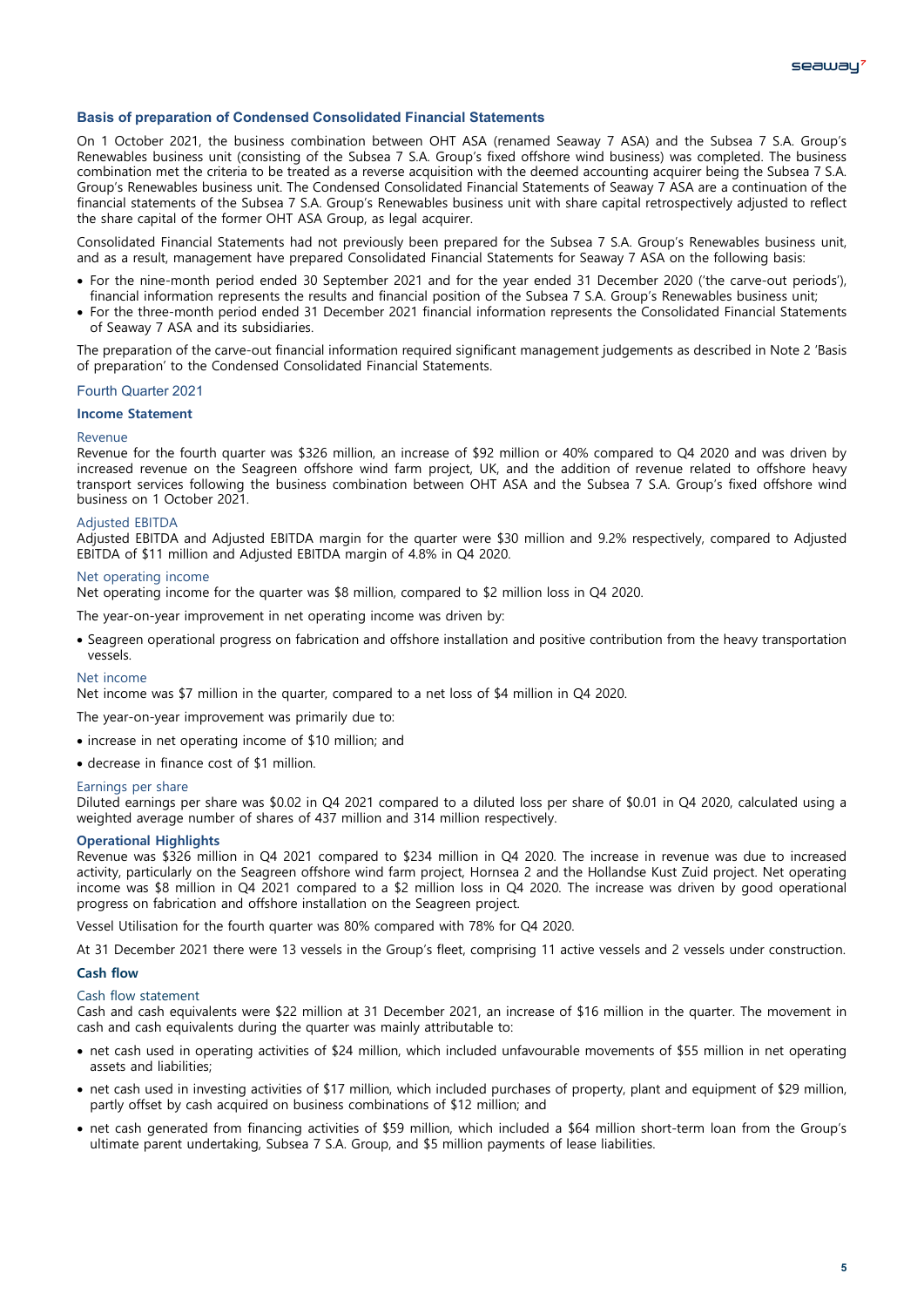# **Full year 2021**

## **Income Statement**

#### Revenue

Revenue for the full year was \$1.3 billion, an increase of \$629 million or 100% compared to the prior year. This was primarily driven by increased revenue related to the Seagreen offshore wind farm project.

#### Adjusted EBITDA

Adjusted EBITDA and Adjusted EBITDA margin for the year were \$24 million and 2% respectively, compared to Adjusted EBITDA of \$12 million and Adjusted EBITDA margin of 2% in 2020.

#### Net operating income

Net operating loss for the year was \$39 million, which was in line with 2020.

The net operating loss was driven by:

- the continued delays to projects offshore Taiwan; and
- net costs of \$1.2 million related to the Covid-19 pandemic compared to net costs of \$0.3 million in 2020.

#### Net loss

Net loss was \$63 million for the year, compared to a net loss of \$50 million in 2020.

Net loss in 2021 was driven by:

- net operating loss of \$39 million;
- net losses of \$5 million within other gains and losses, mainly related to net foreign currency losses;
- finance costs of \$5 million; and
- tax charge of \$14 million which was mainly driven by the Seagreen project.

## Diluted loss per share was \$0.18 in 2021 compared to a diluted loss per share of \$0.16 in 2020, calculated using a weighted average number of shares of 345 million and 314 million respectively.

Earnings per share

#### **Operational Highlights**

Revenue for the year was \$1.3 billion compared to \$631 million in 2020. The increase in revenue was due to increased activity, particularly in relation to the Seagreen wind farm project, UK. Net operating loss for the year was \$39 million which was in line with 2020. The net operating loss in 2021 reflected continued delays to projects in Taiwan, driven by restrictions imposed by the government to control the spread of Covid-19, environmental conditions at the worksite and a number of changes in scope.

Vessel Utilisation for the year was 70% compared with 77% for 2020.

At 31 December 2021 there were 13 vessels in the Group's fleet, comprising 11 active vessels and 2 vessels under construction (2020: 4 vessels).

#### **Cash flow**

#### Cash flow statement

Cash and cash equivalents were \$22 million at 31 December 2021, an increase of \$14 million in the year. The movement in cash and cash equivalents during the year was mainly attributable to:

- net cash generated from operating activities of \$39 million, which included favourable movements of \$23 million in net operating assets and liabilities driven by an increase in operating liabilities of \$159 million, partly offset by an increase in operating receivables of \$136 million;
- Net cash used in investing activities of \$38 million, which included purchases of property, plant and equipment of \$53 million partly offset by \$3m proceeds from sale of financial assets and \$12 million cash and cash equivalents acquired as part of the business combination; and
- Net cash generated from financing activities of \$15 million, which included an Increase in the short-term loan from the Group's ultimate parent undertaking, Subsea 7 S.A. Group, of \$29 million, partly offset by payments related to lease liabilities of \$10 million and interest paid of \$4 million.

# **Balance Sheet**

#### Non-current assets

At 31 December 2021 total non-current assets were \$1.0 billion (2020: \$608 million). The year-on-year net increase of \$417 million was driven by:

- increase in goodwill of \$70 million recognised in relation to the business combination of OHT ASA and the Subsea 7 S.A. Group's Renewables business unit;
- net increase in property, plant and equipment of \$332 million, including \$292 million recognised in relation to the business combination; and
- net increase of \$17 million in right-of-use assets.

#### Non-current liabilities

At 31 December 2021 total non-current liabilities were \$30 million (2020: \$7 million). The year-on year increase of \$23 million was driven by an increase in onerous contract provisions related to long-term construction contracts.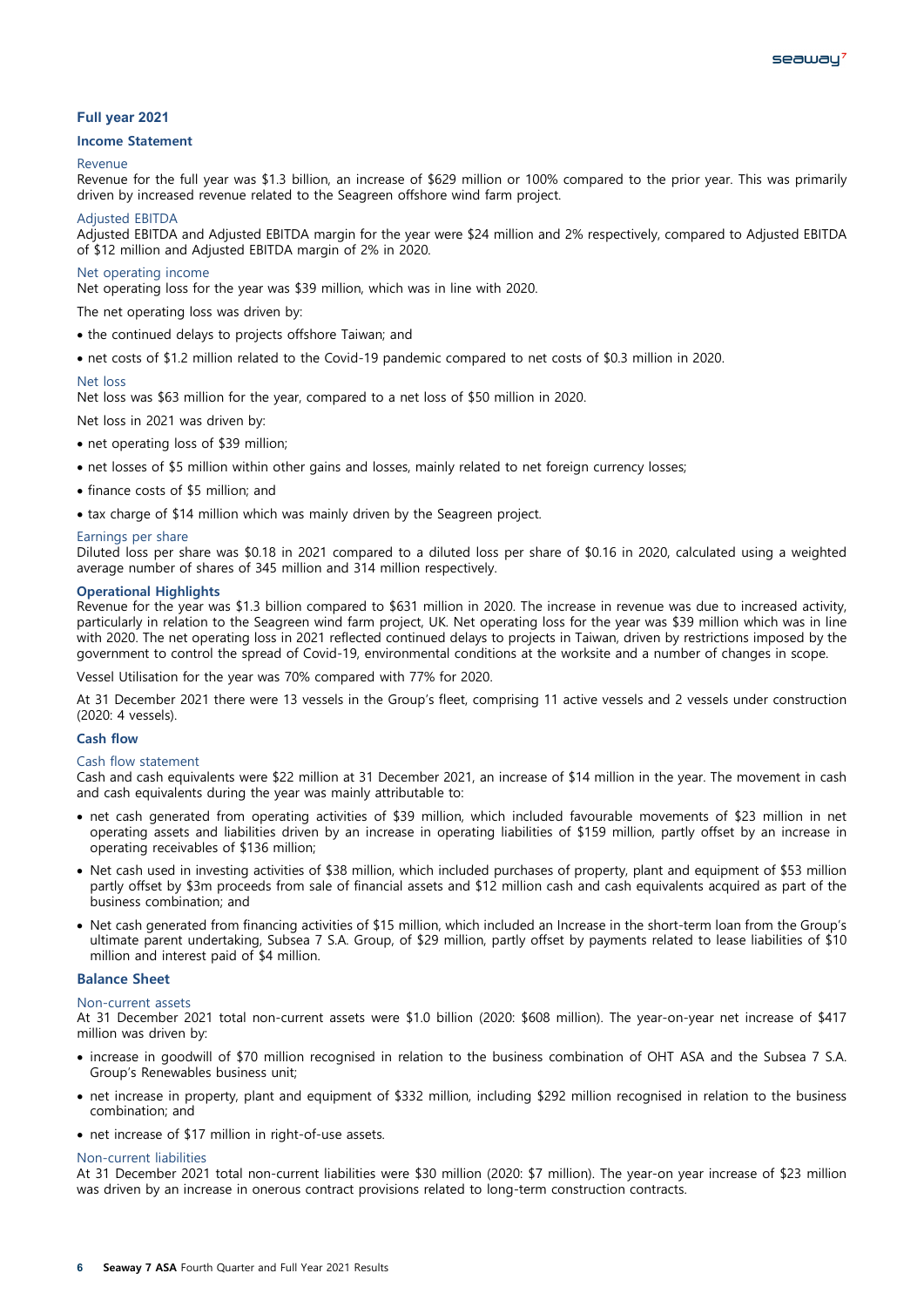# Net current liabilities

At 31 December 2021 total current assets were \$328 million (2020: \$159 million) and total current liabilities were \$459 million (2020: \$182 million), resulting in net current liabilities of \$131 million (2020: net current liabilities \$23 million). The increase in net current liabilities of \$108 million in the year was driven by:

- increase in trade and other liabilities of \$164 million reflecting a significant increase in operating activities in Q4 2021 compared to Q4 2020;
- increase in borrowings of \$66 million

partly offset by:

- increase in trade and other receivables of \$64 million and an increase in construction contract assets of \$83 million, reflecting a significant increase in revenue in 2021 compared to 2020; and
- increase in cash and cash equivalents of \$14 million.

#### Equity

At 31 December 2021 total equity was \$864 million (2020: \$578 million). The increase of \$286 million during the year reflects:

- share issuance of \$699 million related to the business combination, with reverse acquisition adjustments of \$352 million, recognised in other reserves, required to reflect the share capital structure of the legal acquirer;
- fair value adjustment of other financial assets of \$1 million

partly offset by:

• net loss of \$63 million.

## **Borrowings, lease liabilities, net debt and liquidity**

#### Borrowings

At 31 December 2021, total borrowings were \$101 million (2020: \$35 million). The increase in borrowings of \$66 million during the year was due to the recognition of amounts drawn on the revolving credit facility of \$37 million at the date of the business combination and an increase in a loan from the Group's ultimate parent undertaking, Subsea 7 S.A. Group, of \$29 million.

#### Lease liabilities

At 31 December 2021, lease liabilities were \$26 million, an increase of \$18 million compared with 31 December 2020.

Net debt

At 31 December 2021:

- net debt including lease liabilities of \$106 million, compared to net debt of \$36 million at 31 December 2020;
- net debt excluding lease liabilities of \$79 million at 31 December 2021 compared to net debt of \$27 million at 31 December 2020.

# Net debt/total equity

At 31 December 2021, including lease liabilities net debt/total equity was 12% (31 December 2020: 6%).

# **Liquidity**

At 31 December 2021, the Group's borrowing facilities consists of:

- a revolving credit facility of \$50 million of which \$37 million was drawn at year end and repaid in full in January 2022. The revolving credit facility was subject to financial covenants. During the year ended 31 December 2021 the Group was in compliance with all covenants; and
- the Group has access to funding from its ultimate parent undertaking, the Subsea 7 S.A. Group, by means of an unsecured working capital facility agreement of which \$64 million was drawn at 31 December 2021.

#### **Backlog**

At 31 December 2021 backlog was \$1.2 billion, compared to \$1.2 billion at 30 September 2021. Order intake totalling \$226 million was recorded in the quarter, \$156 million of acquired backlog and \$33 million of escalations. Unfavourable foreign exchange movements of approximately \$9 million were recognised during the quarter.

\$882 million of the backlog is expected to be executed in 2022 and \$356 million in 2023 and thereafter.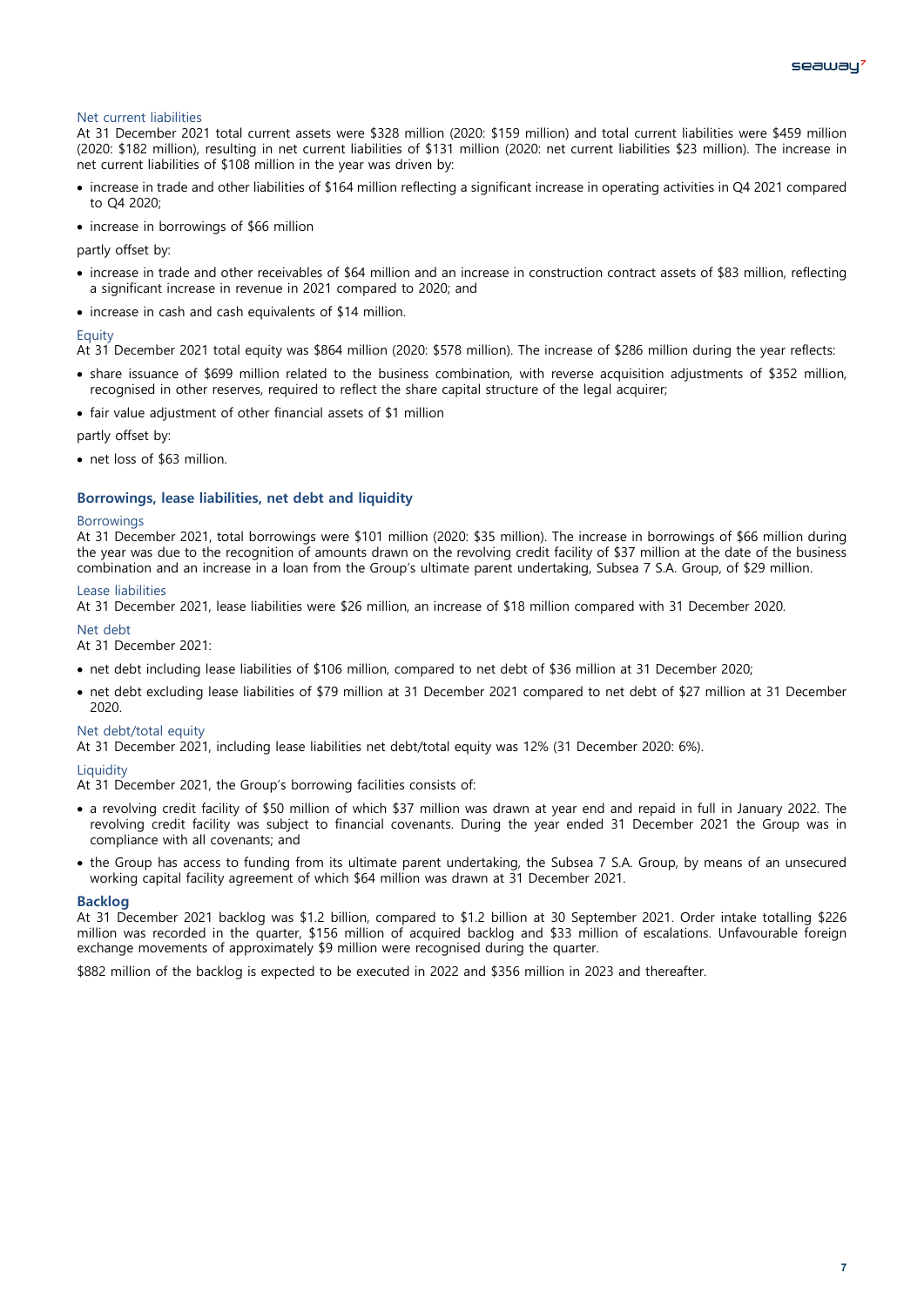#### Risks and uncertainties

The principal risks and uncertainties which could materially adversely impact the Group's reputation, operations and/or financial performance and position are noted on pages 26 to 36 of Subsea 7 S.A.'s 2020 Annual Report, the Group's ultimate parent company. Management has considered these principal risks and uncertainties, which are relevant to the Group, and concluded that these have not changed significantly in the year ended 31 December 2021.

The principal risks within health, safety, security, environmental and quality include the risk of a pandemic virus. During 2021, management have continued to mitigate the impacts of the Covid-19 pandemic by monitoring health procedures and adhering to the guidance of world health organisations and local authorities. The Group has implemented revised working procedures to reduce the risks associated with Covid-19, including remote working, social distancing wherever possible and the use of additional personal protective equipment. The Group's onshore and offshore operations have been affected by the pandemic and significant additional costs have been incurred. However, management consider that the mitigating measures that have been implemented reduced the operational and financial risks for the Group.

During 2022 the global economy is expected to remain adversely impacted by the continuing Covid-19 pandemic. Management continues to monitor the potential operational and financial impacts to the Group including the mitigating impacts of the vaccination roll-out.

The principal risks within business environment include risks related to civil or political unrest, including war. The Russia-Ukraine conflict is fast-moving and uncertain. However, management does not at this date foresee a material direct impact on the Group from the conflict and related sanctions. Management will monitor this event, its development, including sanctions and indirect impacts, and other associated risks in order to apply suitable mitigations.

#### Responsibility statement

We confirm that, to the best of our knowledge, the financial statements for the year ended 31 December 2021 have been prepared in accordance with current applicable accounting standards and give a true and fair view of the assets, liabilities, financial position and results of the Company and the Group taken as a whole. We also confirm that, to the best of our knowledge, this report includes a fair review of the development and performance of the business and the position of the Group, including a description of the principal risks and uncertainties facing the Group.

**Rune Magnus Lundetræ Stuart Fitzgerald**

**Chairman** Chairman Chairman Chief Executive Officer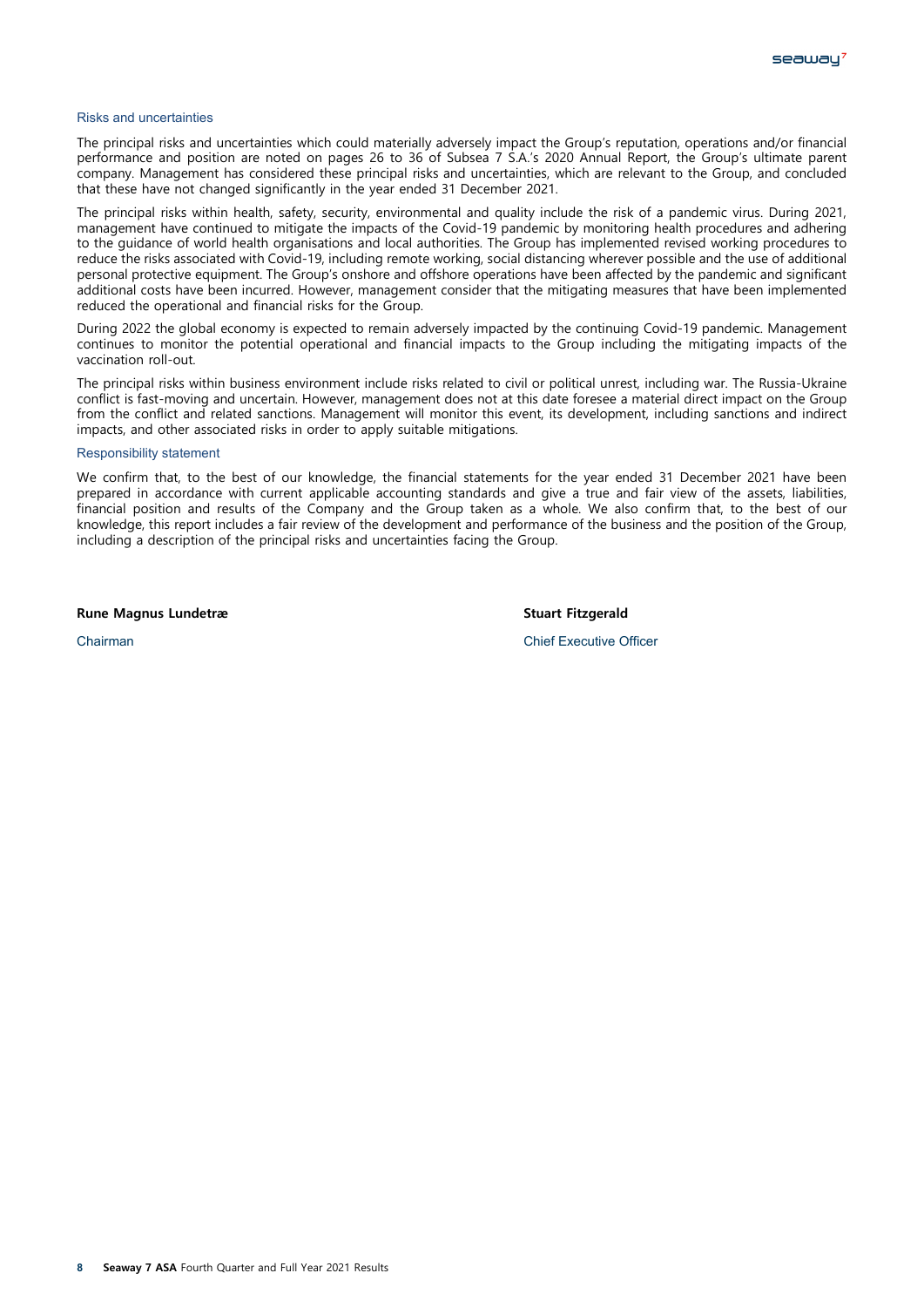Condensed Consolidated Income Statement

| <u>Condensed Consolidated income otalenient</u> |                                 |                          |                        |                        |
|-------------------------------------------------|---------------------------------|--------------------------|------------------------|------------------------|
|                                                 | <b>Three Months Ended</b>       |                          | Year Ended             |                        |
| (in \$ millions)                                | 31 Dec 2021<br><b>Unaudited</b> | 31 Dec 2020<br>Unaudited | 31 Dec 2021<br>Audited | 31 Dec 2020<br>Audited |
| Revenue                                         | 326.3                           | 233.9                    | 1,260.0                | 631.4                  |
| Operating expenses                              | (307.0)                         | (229.1)                  | (1, 270.6)             | (645.7)                |
| Gross profit/(loss)                             | 19.3                            | 4.8                      | (10.6)                 | (14.3)                 |
| Administrative expenses                         | (11.2)                          | (6.3)                    | (28.3)                 | (25.4)                 |
| Net operating income/(loss)                     | 8.1                             | (1.5)                    | (38.9)                 | (39.7)                 |
| Finance income                                  |                                 | 0.1                      |                        | 0.1                    |
| Other gains and losses                          | 1.6                             | 1.4                      | (4.4)                  | 0.7                    |
| Finance costs                                   | (0.3)                           | (1.5)                    | (4.8)                  | (5.5)                  |
| Income/(loss) before taxes                      | 9.4                             | (1.5)                    | (48.1)                 | (44.4)                 |
| Taxation                                        | (2.8)                           | (2.5)                    | (14.4)                 | (5.1)                  |
| Net income/(loss)                               | 6.6                             | (4.0)                    | (62.5)                 | (49.5)                 |
|                                                 |                                 |                          |                        |                        |

| Earnings per share     | per share | per share | per share | per share |
|------------------------|-----------|-----------|-----------|-----------|
| <b>Basic</b>           | 0.02      | (0.01)    | (0.18)    | (0.16)    |
| Diluted <sup>(a)</sup> | 0.02      | (0.01)    | (0.18)    | (0.16)    |

(a) For the explanation and a reconciliation of diluted earnings per share refer to Note 7 'Earnings per share' to the Condensed Consolidated Financial Statements.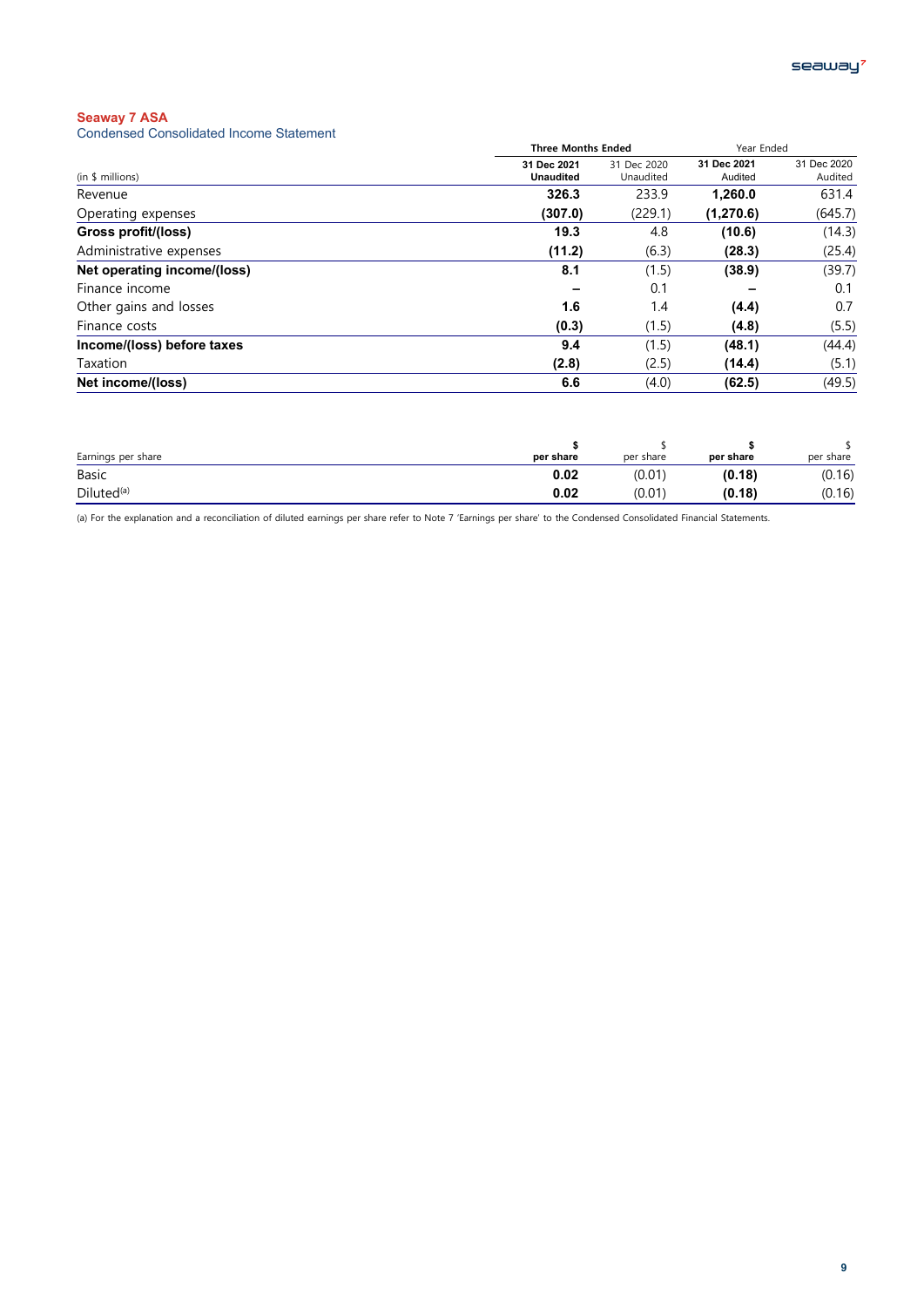Condensed Consolidated Statement of Comprehensive Income

|                                                                                       |                                 | <b>Three Months Ended</b> |                        | Year Ended             |  |
|---------------------------------------------------------------------------------------|---------------------------------|---------------------------|------------------------|------------------------|--|
| (in \$ millions)                                                                      | 31 Dec 2021<br><b>Unaudited</b> | 31 Dec 2020<br>Unaudited  | 31 Dec 2021<br>Audited | 31 Dec 2020<br>Audited |  |
| Net income/(loss)                                                                     | 6.6                             | (4.0)                     | (62.5)                 | (49.5)                 |  |
| Items that may be reclassified to the income statement in subsequent<br>periods:      |                                 |                           |                        |                        |  |
| Net foreign currency translation (losses)/gains                                       |                                 | (2.4)                     |                        | 5.2                    |  |
| Items that will not be reclassified to the income statement in subsequent<br>periods: |                                 |                           |                        |                        |  |
| Fair value adjustment on other financial assets                                       |                                 |                           | 1.2                    |                        |  |
| Other comprehensive income/(loss)                                                     | 6.6                             | (2.4)                     | 1.2                    | 5.2                    |  |
| <b>Total comprehensive loss</b>                                                       | (19.1)                          | (6.4)                     | (61.3)                 | (44.3)                 |  |
|                                                                                       |                                 |                           |                        |                        |  |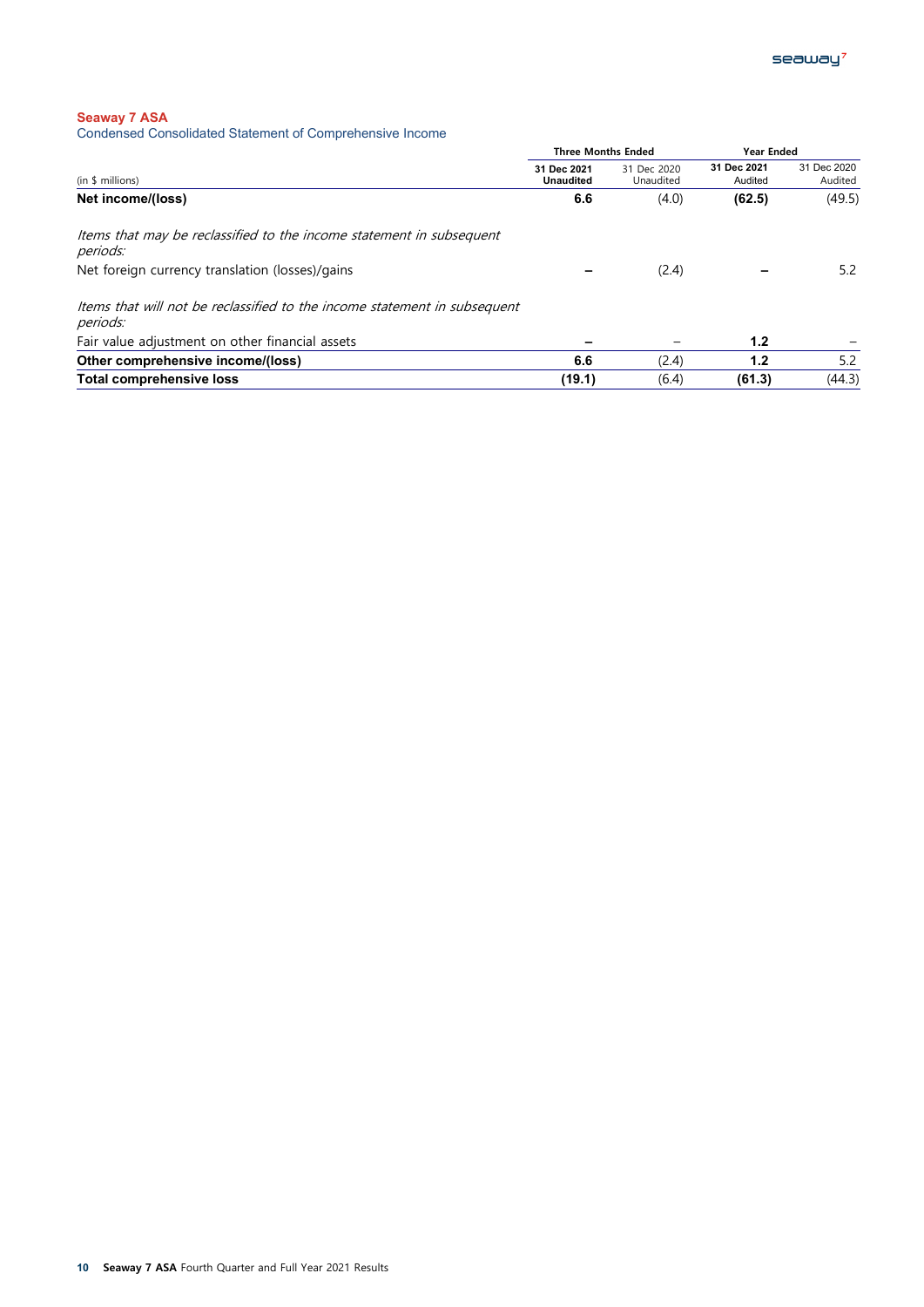Condensed Consolidated Balance Sheet

| Condensed Consolidated Dalarice Street    | 31 Dec 2021<br><b>Audited</b> | 31 Dec 2020<br>Audited |
|-------------------------------------------|-------------------------------|------------------------|
| <b>Assets</b>                             |                               |                        |
| <b>Non-current assets</b>                 |                               |                        |
| Goodwill                                  | 70.0                          |                        |
| Property, plant and equipment             | 929.6                         | 597.3                  |
| Right-of-use assets                       | 24.9                          | 8.1                    |
| Advances and receivables                  |                               | 0.8                    |
| Other financial assets                    |                               | 1.6                    |
| Deferred tax assets                       | 0.6                           |                        |
|                                           | 1,025.1                       | 607.8                  |
| <b>Current assets</b>                     |                               |                        |
| Inventories                               | 5.9                           | 1.0                    |
| Trade and other receivables               | 114.8                         | 50.8                   |
| Derivative financial instruments          | 2.3                           |                        |
| Construction contracts - assets           | 177.4                         | 94.2                   |
| Other accrued income and prepaid expenses | 3.9                           | 5.5                    |
| Restricted cash                           | 1.3                           |                        |
| Cash and cash equivalents                 | 22.0                          | 7.7                    |
|                                           | 327.6                         | 159.2                  |
| <b>Total assets</b>                       | 1,352.7                       | 767.0                  |
| <b>Equity</b>                             |                               |                        |
| Issued share capital                      | 4.9                           | 1.3                    |
| Paid in surplus                           | 753.9                         | 58.5                   |
| Translation reserve                       | (8.6)                         | (8.6)                  |
| Other reserves                            | 53.9                          | 405.4                  |
| Retained earnings                         | 60.2                          | 121.5                  |
| <b>Total equity</b>                       | 864.3                         | 578.1                  |
| <b>Liabilities</b>                        |                               |                        |
| <b>Non-current liabilities</b>            |                               |                        |
| Lease liabilities                         | 6.0                           | 6.0                    |
| Deferred tax liabilities                  | 1.3                           | 1.3                    |
| Provisions                                | 21.9                          |                        |
| Derivative financial instruments          | 0.7                           |                        |
|                                           | 29.9                          | 7.3                    |
| <b>Current liabilities</b>                |                               |                        |
| Trade and other liabilities               | 275.5                         | 111.8                  |
| Derivative financial instruments          | 1.0                           |                        |
| Current tax liabilities                   | 4.6                           | 2.4                    |
| Borrowings                                | 101.2                         | 35.1                   |
| Lease liabilities                         | 20.4                          | 2.7                    |
| Provisions                                | 14.2                          | 2.4                    |
| Construction contracts - liabilities      | 41.6                          | 27.2                   |
|                                           | 458.5                         | 181.6                  |
| <b>Total liabilities</b>                  | 488.4                         | 188.9                  |
| <b>Total equity and liabilities</b>       | 1,352.7                       | 767.0                  |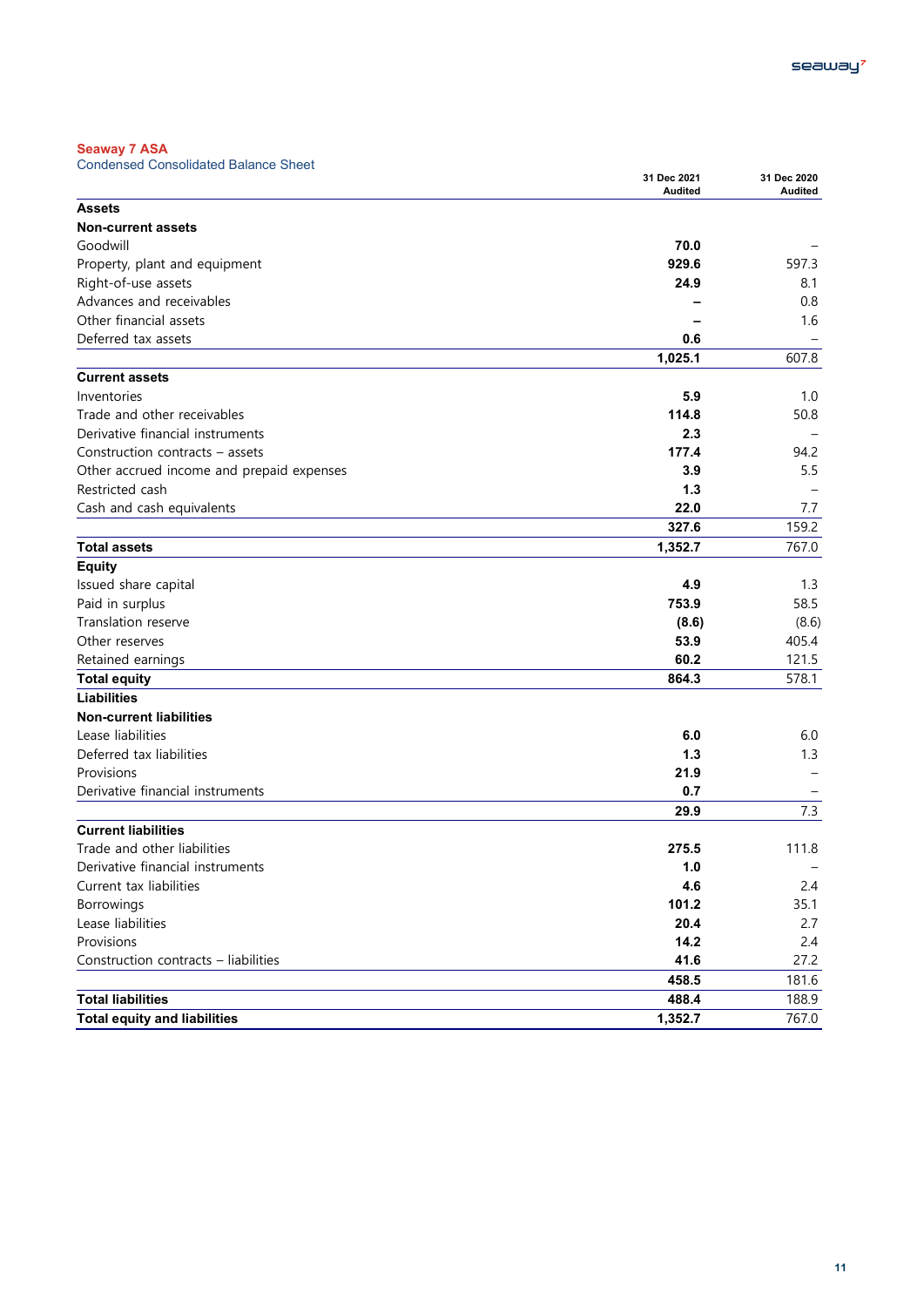Condensed Consolidated Statement of Changes in Equity For the year ended 31 December 2021

| (in \$ millions)                         | <b>Issued share</b><br>capital | Paid in<br>surplus | <b>Translation</b><br>reserve | Other<br>reserves | <b>Retained</b><br>earnings | Total  |
|------------------------------------------|--------------------------------|--------------------|-------------------------------|-------------------|-----------------------------|--------|
| <b>Balance at 1 January 2021</b>         | 1.3                            | 58.5               | (8.6)                         | 405.4             | 121.5                       | 578.1  |
| <b>Comprehensive loss</b>                |                                |                    |                               |                   |                             |        |
| Net loss                                 |                                |                    |                               |                   | (62.5)                      | (62.5) |
| Fair value adjustment of other financial |                                |                    |                               |                   |                             |        |
| assets                                   |                                |                    |                               | 1.2               |                             | 1.2    |
| <b>Total comprehensive loss</b>          |                                |                    |                               | 1.2               | (62.5)                      | (61.3) |
| <b>Transactions with owners</b>          |                                |                    |                               |                   |                             |        |
| Share issuance                           | 3.6                            | 695.4              | -                             | (351.5)           |                             | 347.5  |
| Transfer on disposal of other financial  |                                |                    |                               |                   |                             |        |
| assets                                   |                                |                    | $\qquad \qquad -$             | (1.2)             | 1.2                         |        |
| <b>Total transactions with owners</b>    | 3.6                            | 695.4              | -                             | (352.7)           | 1.2                         | 347.5  |
| <b>Balance at 31 December 2021</b>       | 4.9                            | 753.9              | (8.6)                         | 53.9              | 60.2                        | 864.3  |

# **Seaway 7 ASA**

Condensed Consolidated Statement of Changes in Equity For the year ended 31 December 2020

| <b>Balance at 31 December 2020</b>                                     | 1.3                               | 58.5    | (8.6)                          | 405.4             | 121.5                | 578.1  |
|------------------------------------------------------------------------|-----------------------------------|---------|--------------------------------|-------------------|----------------------|--------|
| <b>Total transactions with owners</b>                                  |                                   |         |                                | 0.5               | (0.5)                |        |
| Reclassification of deferred tax on defined<br>benefit pension schemes |                                   |         |                                | 0.5               | (0.5)                |        |
| <b>Transactions with owners</b>                                        |                                   |         |                                |                   |                      |        |
| <b>Total comprehensive loss</b>                                        |                                   |         | 5.2                            |                   | (49.5)               | (44.3) |
| Net foreign currency translation gains                                 |                                   |         | 5.2                            |                   |                      | 5.2    |
| Net loss                                                               |                                   |         |                                |                   | (49.5)               | (49.5) |
| <b>Comprehensive loss</b>                                              |                                   |         |                                |                   |                      |        |
| <b>Balance at 1 January 2020</b>                                       | 1.3                               | 58.5    | (13.8)                         | 404.9             | 171.5                | 622.4  |
| (in \$ millions)                                                       | <b>Issued</b><br>share<br>capital | surplus | Paid in Translation<br>reserve | Other<br>reserves | Retained<br>earnings | Total  |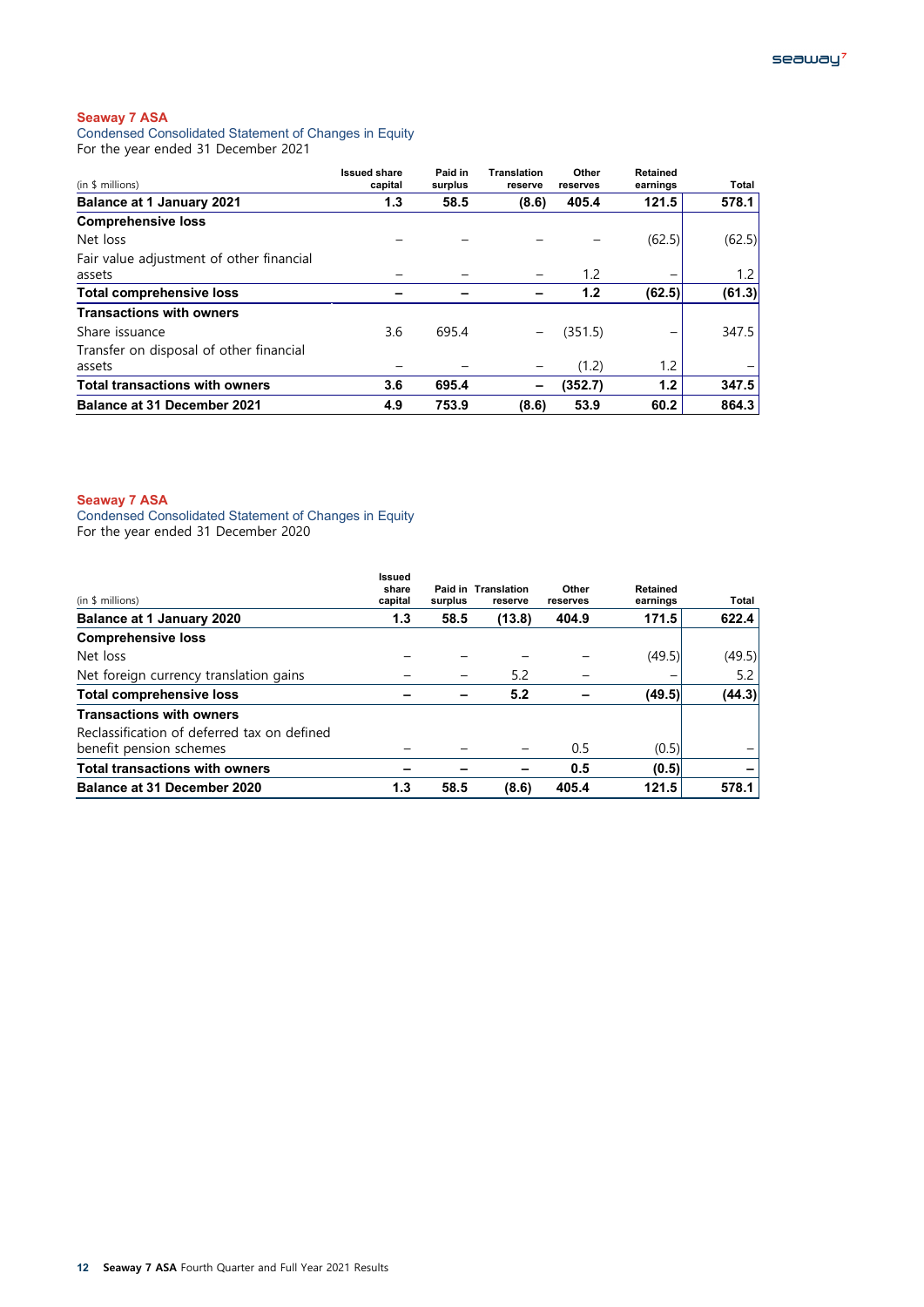| $\sim$ $\sim$ $\sim$ $\sim$ $\sim$ $\sim$ $\sim$ $\sim$ |                                                   |  |  |
|---------------------------------------------------------|---------------------------------------------------|--|--|
|                                                         | <b>Condensed Consolidated Cash Flow Statement</b> |  |  |

| Condensed Consolidated Cash Flow Olatenient                            | Year Ended  |             |
|------------------------------------------------------------------------|-------------|-------------|
|                                                                        | 31 Dec 2021 | 31 Dec 2020 |
| For the year ended (in \$ millions)                                    | Audited     | Audited     |
| Cash flow from operating activities:                                   |             |             |
| Loss before taxes                                                      | (48.1)      | (44.4)      |
| Adjustments for non-cash items:                                        |             |             |
| Depreciation of property, plant and equipment                          | 53.1        | 46.8        |
| Amortisation of right-of-use assets                                    | 10.2        | 4.5         |
| Adjustments for investing and financing items:                         |             |             |
| Net gain on disposal of property, plant and equipment                  | (0.1)       |             |
| Finance income                                                         |             | (0.1)       |
| Finance costs                                                          | 4.8         | 5.5         |
|                                                                        | 19.9        | 12.3        |
| Changes in operating assets and liabilities:                           |             |             |
| (Increase)/decrease in inventories                                     | (0.2)       | 0.2         |
| Increase in operating receivables                                      | (135.6)     | (60.5)      |
| Increase in operating liabilities                                      | 158.8       | 46.7        |
|                                                                        | 23.0        | (13.6)      |
| Income taxes paid                                                      | (4.3)       | (1.7)       |
| Net cash generated/(used) from operating activities                    | 38.6        | (3.0)       |
| Cash flows from investing activities                                   |             |             |
| Purchases of property, plant and equipment                             | (52.9)      | (17.0)      |
| Interest received                                                      |             | 0.1         |
| Proceeds from sale of other financial assets                           | 2.8         |             |
| Cash from acquisition of businesses (net of cash acquired)             | 12.1        |             |
| Net cash used in investing activities                                  | (38.0)      | (16.9)      |
| Cash flows from financing activities                                   |             |             |
| Interest paid                                                          | (3.9)       | (5.5)       |
| Payments related to lease liabilities                                  | (10.0)      | (4.0)       |
| Short-term loan from related party                                     | 29.1        | 32.9        |
| Net cash generated from financing activities                           | 15.2        | 23.4        |
| Net increase in cash and cash equivalents                              | 15.8        | 3.5         |
| Cash and cash equivalents at beginning of year                         | 7.7         | 5.1         |
| Increase in restricted cash                                            | (1.3)       |             |
| Effect of foreign exchange rate movements on cash and cash equivalents | (0.2)       | (0.9)       |
| Cash and cash equivalents at end of year                               | 22.0        | 7.7         |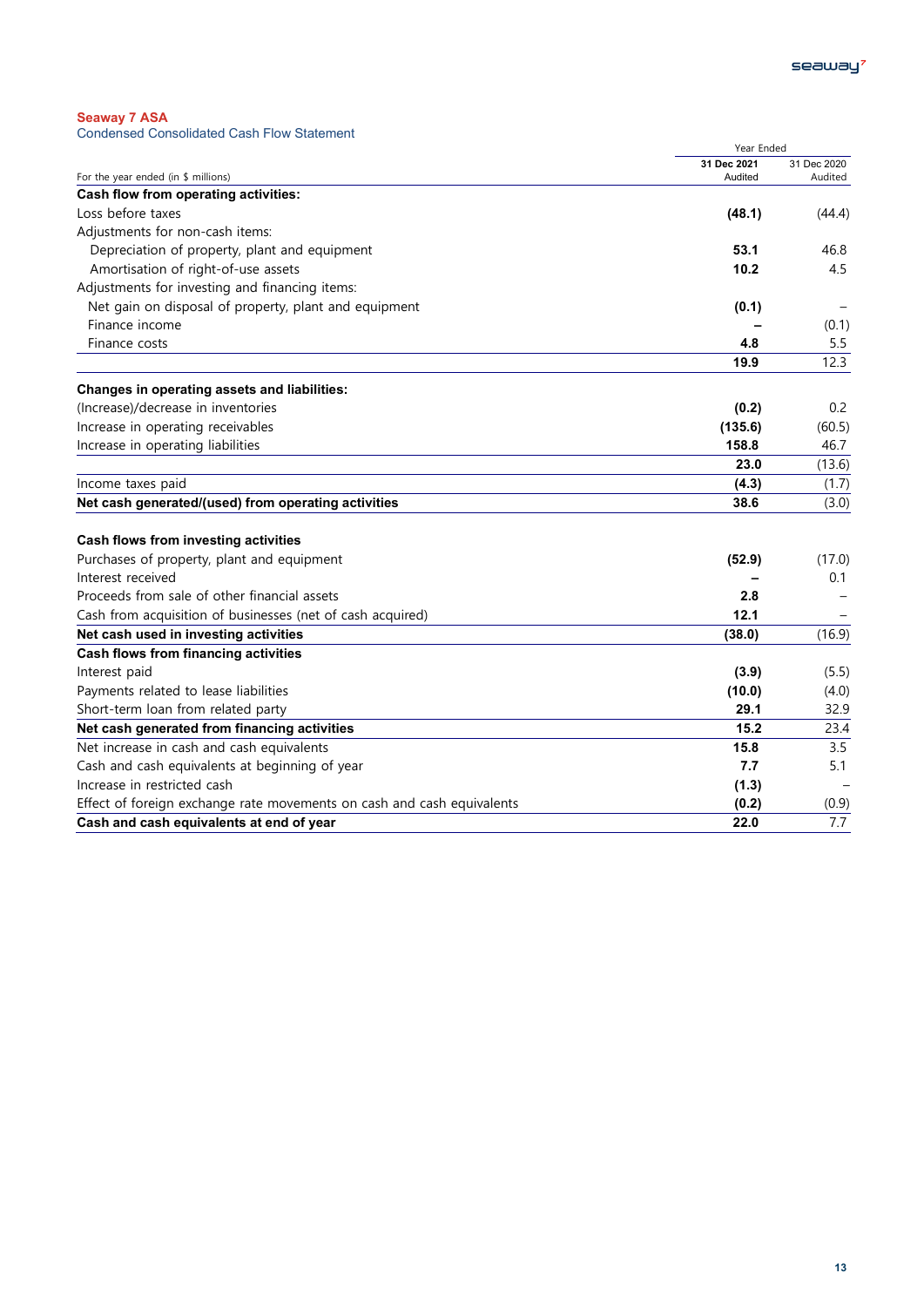## **1. General information**

Seaway 7 ASA is a company registered in Norway whose shares trade on the Oslo Stock Exchanges' marketplace, Euronext Growth (Merkur Market). The address of the registered office is Haakon VIIs Gate 1, 11th Floor Oslo, 0161 Norway. On 1 October 2021 OHT ASA changed its name to Seaway 7 ASA. The Condensed Consolidated Financial Statements were authorised for issue by the Board of Directors on 2 March 2022.

## **2. Basis of preparation**

The Condensed Consolidated Financial Statements for the period from 1 January 2021 to 31 December 2021 for Seaway 7 ASA have been prepared on a going concern basis and in accordance with International Accounting Standard (IAS) 34 'Interim Financial Reporting' as issued by the International Accounting Standards Board (IASB) and as adopted by the European Union  $(FU)$ .

The Condensed Consolidated Financial Statements are unaudited.

# Agreement to combine the Subsea 7 S.A. Group's Fixed Offshore Wind Business with OHT ASA

On 8 July 2021 Seaway 7 ASA (formerly named OHT ASA), announced it had entered into an agreement to combine with the Subsea 7 S.A. Group's Renewables business unit (consisting of the Subsea 7 S.A. Group's fixed offshore wind business), the transaction was completed on 1 October 2021. The business combination met the criteria to be treated as a reverse acquisition with the deemed accounting acquirer being the Subsea 7 S.A. Group's Renewables business unit. The transaction resulted in the recognition of goodwill of \$70.0 million in Seaway 7 ASA's Consolidated Balance Sheet at the date of the transaction.

As a result of the business combination, Seaway 7 ASA became a global leader in the delivery of fixed offshore wind farm solutions. The Group offers specialist [foundation,](https://www.seaway7.com/our-services/wtg-foundations/) [offshore substation,](https://www.seaway7.com/our-services/offshore-substations/) [submarine cable](https://www.seaway7.com/our-services/cable-laying-services/) and [wind turbine installation](https://www.seaway7.com/our-services/wind-turbine-generator-installation/) services and [heavy transportation](https://www.seaway7.com/our-services/heavy-transportation/) for the offshore renewables market.

## Preparation of carve-out financial statements and reverse acquisition considerations

In accordance with IFRS 3 'Business Combinations' (IFRS 3), a reverse acquisition occurs when the entity that issues securities in relation to the business combination is identified as the acquiree for accounting purposes. After considering the relative size of the combining entities and other facts and circumstances, such as the composition of the Board of Directors, management concluded that the business combination qualified as a reverse acquisition and the application of IFRS 3 resulted in the Subsea 7 S.A. Group's Renewables business unit being deemed to be the accounting acquirer, with the former OHT ASA Group being deemed to be the accounting acquiree. The legal acquirer, and legal parent, is Seaway 7 ASA (formerly named OHT ASA). The recognition and measurement principles of IFRS 3 were applied to the recognisable assets and liabilities of the acquiree, the former OHT ASA Group, at the date of the business combination.

The Consolidated Financial Statements of the Group are issued in the name of the legal parent, Seaway 7 ASA (formally OHT ASA). The Consolidated Financial Statements of Seaway 7 ASA are a continuation of the financial statements of the Subsea 7 S.A. Group's Renewables business unit with share capital retrospectively adjusted to reflect the share capital of the former OHT ASA Group, as legal acquirer.

Consolidated Financial Statements had not previously been prepared for the Subsea 7 S.A. Group's Renewables business unit, and as a result management has prepared Consolidated Financial Statements for Seaway 7 ASA on the following basis:

- For the nine-month period ended 30 September 2021 and for the year ended 31 December 2020 ('the carve-out periods'), financial information represents the results and financial position of the Subsea 7 S.A. Group's Renewables business unit;
- For the three-month period ended 31 December 2021 financial information represents the Consolidated Financial Statements of Seaway 7 ASA and its subsidiaries.

The financial information for the carve-out periods represents the financial performance of Subsea 7 S.A. Group's Renewables business unit with adjustments made to eliminate intragroup transactions. The preparation of the carve-out financial information required significant management judgements as described below:

- Allocation of corporate costs for the carve-out periods, costs allocated to the Subsea 7 S.A. Group's Renewables business unit, as presented in the Subsea 7 S.A. Group's 's segmental reporting, have been recognised in the carve-out financial statements using the methodology applied by Subsea 7 S.A. Group for the purposes of its segmental reporting. From 1 October 2021 all charges related to services provided by Subsea 7 S.A. Group to Seaway 7, and vice versa, were agreed on an arm's length basis;
- Transfer of historical purchase price adjustments the acquisition of Seaway Heavy Lifting Holding Limited by Subsea 7 S.A. Group in 2017, resulted in purchase price allocation adjustments being recognised in the segmental results of the Subsea 7 S.A. Group's Renewables business unit. These adjustments have been included in the carve-out financial information. The Group recognised the carrying amount of these adjustments in its Consolidated Financial Statements and the associated depreciation charges;
- Vessels and equipment carrying amounts, and the associated depreciation charges and running costs, associated with vessels and equipment allocated to the Subsea 7 S.A. Group's Renewables business unit segmental results have been included in the carve-out financial statements. These vessels and equipment were owned by Subsea 7 S.A. Group entities during the carve-out periods and were contributed to Seaway 7 ASA on 1 October 2021 as part of the business combination;
- Finance income and finance costs the carve-out financial statements include finance income and finance costs related to the legal entities principally comprising the Subsea 7 S.A. Group's Renewables business unit during the carve-out periods. From 1 October 2021, finance income and finance costs in the Group's Consolidated Financial Statements are for Seaway 7 ASA and its subsidiaries.
- Employee benefits the financial statements for the carve-out periods include employee benefits and associated costs for personnel employed by the legal entities principally comprising the Subsea 7 S.A. Group's Renewable business unit during the carve-out periods. From 1 October 2021, employee benefits and associated costs recognised in the Group's Consolidated Financial Statements are for Seaway 7 ASA and its subsidiaries.
- Taxation the financial statements for the carve-out periods include management's estimates of the taxation charges/(credits) applied to the result of the Subsea 7 S.A. Group's Renewables business unit. From 1 October 2021 the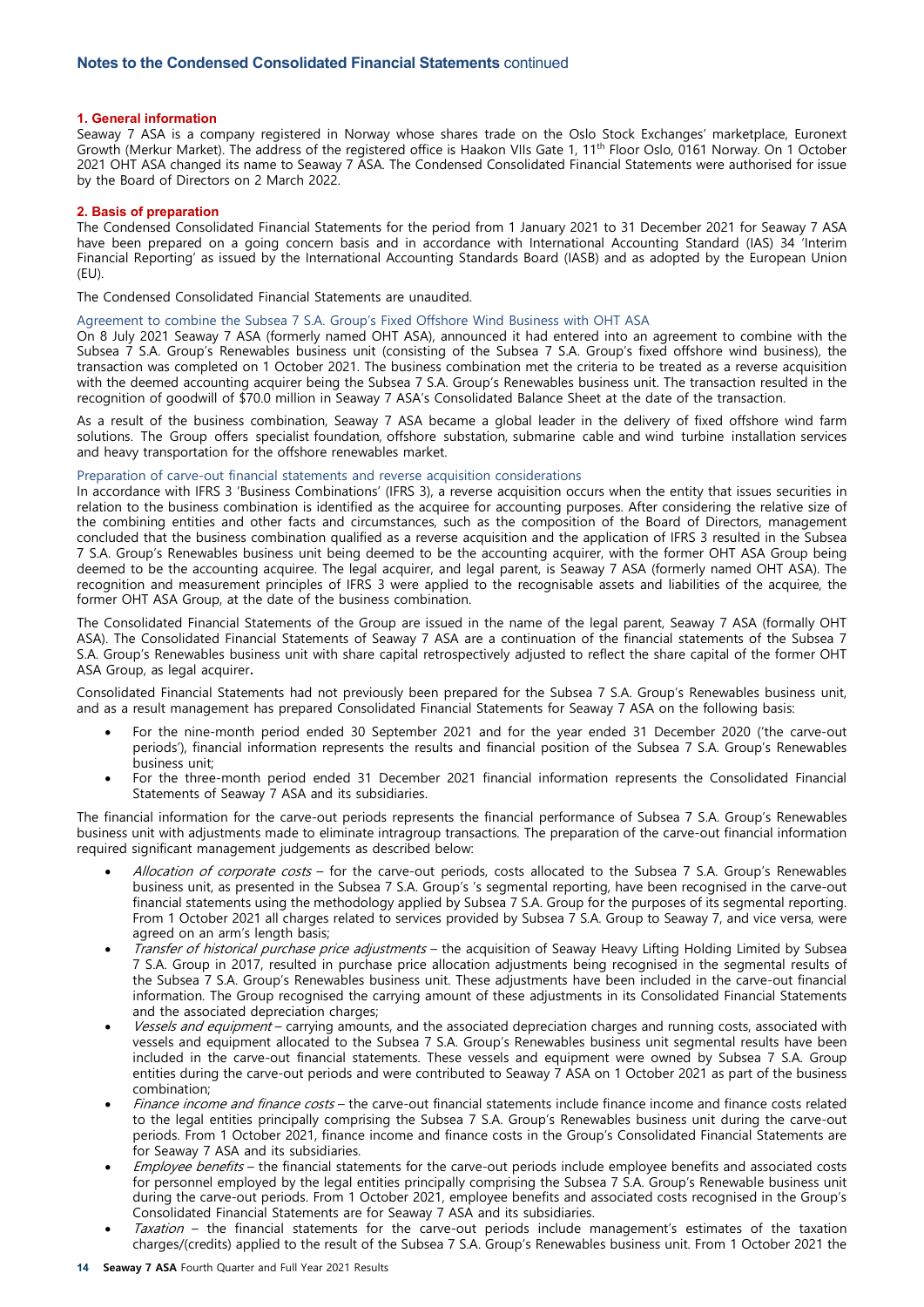# **Notes to the Condensed Consolidated Financial Statements**

taxation charge/(credit) recognised in the Group's Consolidated Financial Statements relate to Seaway 7 ASA and its subsidiaries.

• Equity - share capital and paid-in-surplus have been retrospectively adjusted to reflect the share capital of the former OHT ASA Group, as legal acquirer. The movement within equity, representing the aggregation of the share capital and paid in surplus of the Subsea 7 S.A. Group's Renewables business unit wholly-owned subsidiaries, was recognised within the reverse acquisition reserve, included within other reserves on the Consolidated Balance Sheet.

From the period from 1 October 2021 to 31 December 2021 the Consolidated Financial Statements of Seaway 7 ASA represent the results and financial position of Seaway 7 ASA and its subsidiaries.

## Covid-19 pandemic

As the global economy remains impacted by the unprecedented global health and economic crisis following the outbreak of the Covid-19 pandemic, management continued during the fourth quarter of 2021 to monitor the operational and financial impacts to the Group. Despite the uncertainty regarding the potential impacts of the Covid-19 pandemic management consider that there are no significant doubts over the application of the going concern assumption and no disclosable material uncertainties which cast doubt upon the Group's ability to continue as a going concern.

# **3. Accounting policies**

#### Basis of accounting

The accounting policies adopted in the preparation of the Condensed Consolidated Financial Statements are consistent with the Consolidated Financial Statements of the Group's ultimate parent company, Subsea 7 S.A. for the year ended 31 December 2020. The Condensed Consolidated Financial Statements of Seaway 7 ASA are prepared on a carve out basis as explained in Note 2 'Basis of preparation'.

No new International Financial Reporting Standards (IFRSs) were adopted by the Group for the financial year beginning 1 January 2021. Amendments to existing IFRSs, issued with an effective date of 1 January 2021 but not yet endorsed by the EU, will be adopted by the Group following their adoption by the EU.

## **4. Critical accounting judgements and key sources of estimation uncertainty**

In the application of the Group's accounting policies which are described in the Consolidated Financial Statements of the Group's ultimate parent company, Subsea 7 S.A. for the year ended 31 December 2020, management is required to make judgements, estimates and assumptions about the carrying amounts of assets and liabilities that are not readily apparent from other sources. The estimates and associated assumptions are based on historical experience and other assumptions that management believes to be reasonable under the circumstances. Actual results may differ from these estimates under different assumptions or conditions.

The estimates and underlying assumptions are reviewed on an ongoing basis. Revisions to accounting estimates are recognised in the period in which the estimate is revised if the revision affects only that period or in the period of revision and future periods if the revision affects both current and future periods.

Management makes accounting judgements on the following aspects of the business as described in full in the Consolidated Financial Statements of the Group's ultimate parent company, Subsea 7 S.A. for the year ended 31 December 2020:

- Revenue recognition on long-term construction contracts
- Revenue recognition on variation orders and claims
- Goodwill carrying amount
- Property, plant and equipment
- Recognition of provisions and disclosure of contingent liabilities
- Taxation

#### **5. Seasonality**

A significant portion of the Group's revenue is generated from work performed offshore. During certain periods of the year, the Group may be affected by adverse weather conditions such as hurricanes, tropical storms and rough seas, which may cause delays. In the Northern Hemisphere seasonally adverse weather occurs typically during the period from October to March, whereas in the Southern Hemisphere it typically occurs during the period from May to September. Depending on project execution, each can affect the Group's offshore operations. Periods of adverse weather conditions usually result in low levels of activity.

#### **6. Segment information**

For management and reporting purposes, the Group has one reportable segment. The chief operating decision maker (CODM) reviews internal financial information for the Group as a single economic environment, operating predominately in the offshore renewables sector. Factors such as geographical areas or regulatory environments are not used by the CODM for determining resource allocation or for assessing performance.

The disaggregation of the Group's revenue from contracts with customers, all recognised over time, represents \$1,259.8 million fixed-price (2020: \$630.3 million) and \$0.2 million day-rate (2020: \$1.1 million).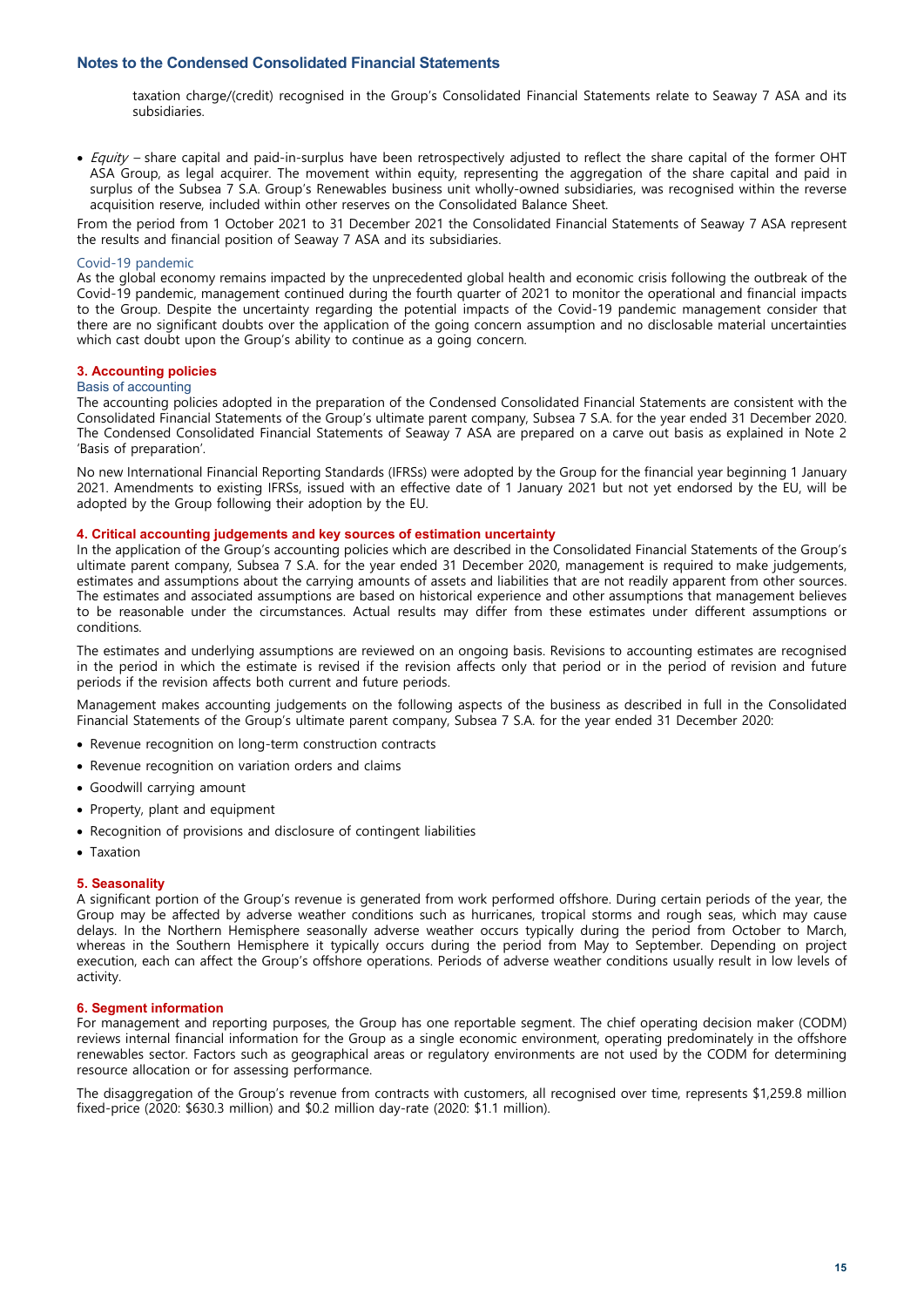## **7. Earnings per share**

#### Basic and diluted earnings per share

Basic and diluted earnings per share has been calculated by dividing the net loss attributable to shareholders of the parent company, by the weighted average number of shares in issuance.

As a result of the business combination between Subsea 7 S.A. Group's Renewables business unit and OHT ASA qualifying as a reverse acquisition, the weighted average number of shares used in the calculation is based on 314,325,054 shares for the ninemonth period ended 30 September 2021, and for the full year 2020, and 436,562,575 shares for the three-month period ended 31 December 2021.

Diluted earnings per share assumes conversion of all potentially dilutive common shares.

The net income/(loss) and share data used in the calculation of basic and diluted earnings/(loss) per share were as follows:

|                                                                                                                    | Three months ended              |                          | Year Ended              |                        |
|--------------------------------------------------------------------------------------------------------------------|---------------------------------|--------------------------|-------------------------|------------------------|
| For the period (in \$ millions)                                                                                    | 31 Dec 2021<br><b>Unaudited</b> | 31 Dec 2020<br>Unaudited | 31 Dec 2021<br>Audited  | 31 Dec 2020<br>Audited |
| Earnings used in the calculation of diluted earnings/(loss) per<br>share                                           | 6.6                             | (4.0)                    | (62.5)                  | (49.5)                 |
| Weighted average number of common shares used in the<br>calculation of basic and diluted earnings/(loss) per share | 436.562.575                     |                          | 314.325.054 344.884.434 | 314.325.054            |

|                                   | Three months ended              | Year ended               |                               |                        |
|-----------------------------------|---------------------------------|--------------------------|-------------------------------|------------------------|
| For the period (in $$$ per share) | 31 Dec 2021<br><b>Unaudited</b> | 31 Dec 2020<br>Unaudited | 31 Dec 2021<br><b>Audited</b> | 31 Dec 2020<br>Audited |
| Basic earnings/(loss) per share   | 0.02                            | (0.01)                   | (0.18)                        | (0.16)                 |
| Diluted earnings/(loss) per share | 0.02                            | (0.01)                   | (0.18)                        | (0.16)                 |

The following shares that could potentially dilute earnings/(loss) per share were excluded from the calculation of diluted earnings/(loss) per share due to being anti-dilutive:

|                                   |                                 | Three months ended<br>Year Ended |                        |                          |
|-----------------------------------|---------------------------------|----------------------------------|------------------------|--------------------------|
| For the period (number of shares) | 31 Dec 2021<br><b>Unaudited</b> | 31 Dec 2020<br>Unaudited         | 31 Dec 2021<br>Audited | 31 Dec 2020<br>Audited   |
| Performance shares                | 1,018,935                       |                                  | 1.018.935              | $\overline{\phantom{0}}$ |

#### **8. Adjusted EBITDA and Adjusted EBITDA margin**

Adjusted earnings before interest, taxation, depreciation and amortisation (Adjusted EBITDA) is a non-IFRS measure that represents net income before additional specific items that are considered to impact the comparison of the Group's performance either period-on-period or with other businesses. The Group defines Adjusted EBITDA as net income adjusted to exclude depreciation and amortisation costs, including amortisation of prepaid mobilisation expenses, finance income, other gains and losses (including foreign exchange gains and losses, gains on disposal of subsidiaries and gains on distributions), finance costs and taxation. Adjusted EBITDA margin is defined as Adjusted EBITDA divided by revenue, expressed as a percentage.

The items excluded from Adjusted EBITDA represent items which are individually or collectively material, but which are not considered representative of the performance of the business during the periods presented. Other gains and losses principally relate to disposals of investments, property, plant and equipment and net foreign exchange gains or losses.

Adjusted EBITDA and Adjusted EBITDA margin are not recognised as a measurement of performance under IFRS as adopted by the EU. These measures exclude items that can have a significant effect on the Group's income or loss and therefore should not be considered as an alternative to, or more meaningful than, net income (as determined in accordance with IFRS) as a measure of the Group's operating results or cash flows from operations (as determined in accordance with IFRS) as a measure of the Group's liquidity.

Management believes that Adjusted EBITDA and Adjusted EBITDA margin are important indicators of the operational strength and the performance of the Group. These non-IFRS measures provide management with a meaningful comparative for its business units, as they eliminate the effects of financing, depreciation, amortisation, taxation and other gains and losses in the Consolidated Income Statement. Management believes that the presentation of Adjusted EBITDA is also useful as it is similar to measures used by companies within Seaway 7's peer group and therefore believes it to be a helpful calculation for those evaluating companies within Seaway 7's industry. Adjusted EBITDA margin may also be a useful ratio to compare performance to its competitors and is widely used by shareholders and analysts following the Group's performance. Notwithstanding the foregoing, Adjusted EBITDA and Adjusted EBITDA margin as presented by the Group may not be comparable to similarly titled measures reported by other companies.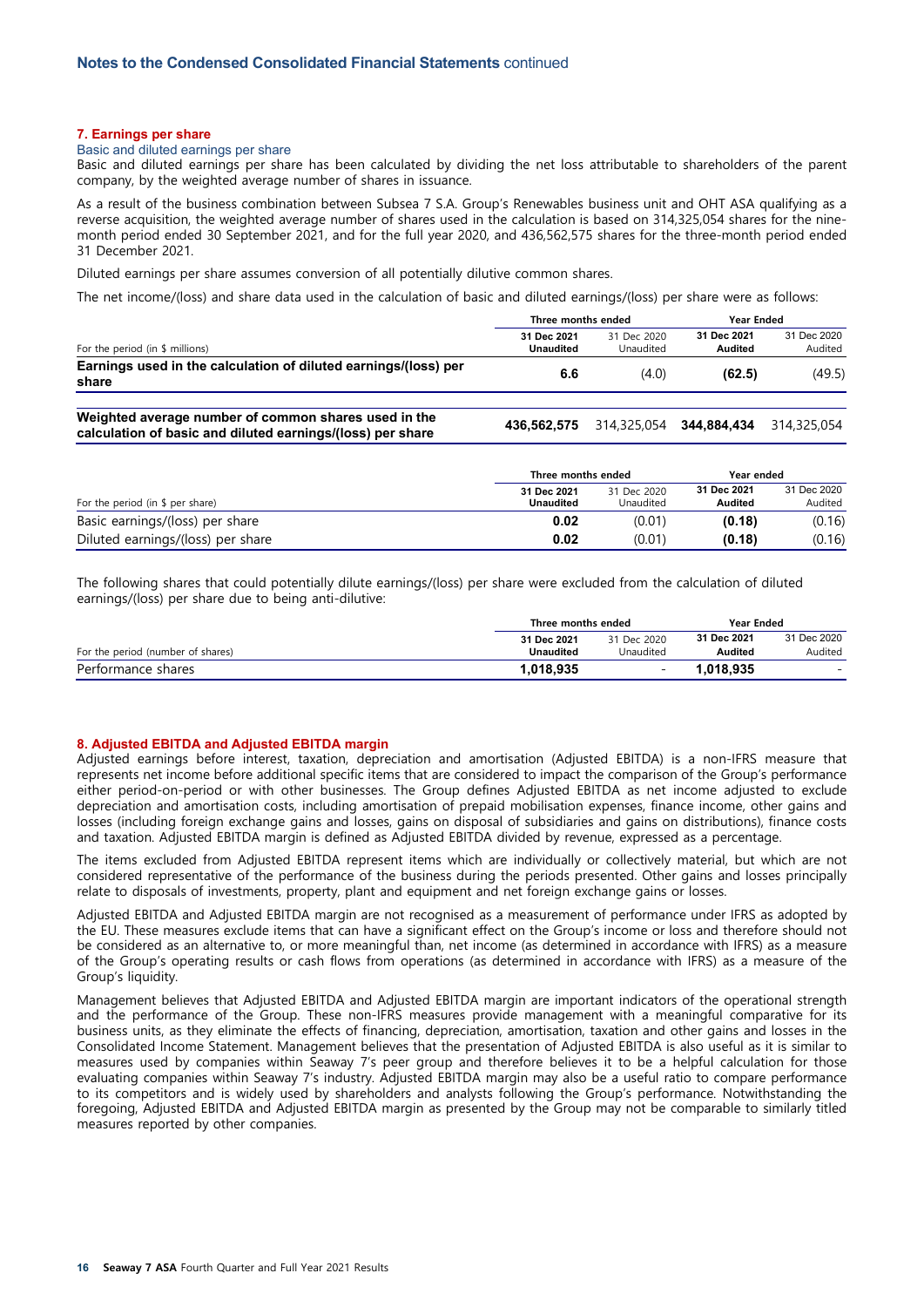# Reconciliation of net operating income/(loss) to Adjusted EBITDA and Adjusted EBITDA margin:

|                                             | Three months ended              |                          | Year Ended             |                        |
|---------------------------------------------|---------------------------------|--------------------------|------------------------|------------------------|
| For the period (in $$$ millions)            | 31 Dec 2021<br><b>Unaudited</b> | 31 Dec 2020<br>Unaudited | 31 Dec 2021<br>Audited | 31 Dec 2020<br>Audited |
| Net operating income/(loss)                 | 8.1                             | (1.5)                    | (38.9)                 | (39.7)                 |
| Depreciation, amortisation and mobilisation | 21.9                            | 12.8                     | 63.3                   | 51.3                   |
| Adjusted EBITDA                             | 30.0                            | 11.3                     | 24.4                   | 11.6                   |
| Revenue                                     | 326.3                           | 233.9                    | 1,260.0                | 631.4                  |
| Adjusted EBITDA margin                      | 9.2%                            | 4.8%                     | 1.9%                   | 1.8%                   |

# Reconciliation of net income/(loss) to Adjusted EBITDA and Adjusted EBITDA margin:

|                                             | Three months ended              | <b>Year Ended</b>        |                        |                        |
|---------------------------------------------|---------------------------------|--------------------------|------------------------|------------------------|
| For the period (in $$$ millions)            | 31 Dec 2021<br><b>Unaudited</b> | 31 Dec 2020<br>Unaudited | 31 Dec 2021<br>Audited | 31 Dec 2020<br>Audited |
| Net income/(loss)                           | 6.6                             | (4.0)                    | (62.5)                 | (49.5)                 |
| Depreciation, amortisation and mobilisation | 21.9                            | 12.8                     | 63.3                   | 51.3                   |
| Finance income                              |                                 | (0.1)                    |                        | (0.1)                  |
| Other gains and losses                      | (1.6)                           | (1.4)                    | 4.4                    | (0.7)                  |
| Finance costs                               | 0.3                             | 1.5                      | 4.8                    | 5.5                    |
| Taxation                                    | 2.8                             | 2.5                      | 14.4                   | 5.1                    |
| Adjusted EBITDA                             | 30.0                            | 11.3                     | 24.4                   | 11.6                   |
| Revenue                                     | 326.3                           | 233.9                    | 1,260.0                | 631.4                  |
| Adjusted EBITDA margin                      | 9.2%                            | 4.8%                     | 1.9%                   | 1.8%                   |

# **9. Goodwill**

The movement in goodwill during the year was as follows:

|                                  | <b>Year Ended</b> |             |
|----------------------------------|-------------------|-------------|
|                                  | 31 Dec 2021       | 31 Dec 2020 |
| (in \$ millions)                 | Audited           | Audited     |
| At year beginning                | -                 |             |
| Acquired in business combination | 70.0              |             |
| At year end                      | 70.0              |             |

On 8 July 2021 Seaway 7 ASA (formerly named OHT ASA), announced it had entered into an agreement to combine with the Subsea 7 S.A. Group's Renewables business unit (consisting of the Subsea 7 S.A. Group's fixed offshore wind business). The transaction was completed on 1 October 2021. The business combination met the criteria to be treated as a reverse acquisition with the deemed accounting acquirer being the Subsea 7 S.A. Group's Renewables business unit. The transaction resulted in the recognition of goodwill of \$70.0 million in Seaway 7 ASA's Consolidated Balance Sheet at the date of the transaction.

# Provisional fair values

The provisional fair values of the acquired identifiable assets and assumed liabilities at 1 October 2021 are shown below. This table includes fair value adjustments recognised in accordance with IFRS 3 'Business combinations' which reflect conditions existing at the date of the transaction. A downward fair value adjustment of \$32.3 million was applied to the acquired net assets resulting from an onerous fixed-price contract provision existing at the date of the business combination. As a result of supplier delays, the final installation, testing and commissioning of the equipment for the upending and lowering of monopiles, resulted in delays to the construction of Seaway Alfa Lift. The use of an alternative vessel has resulted in the recognition of an onerous fixed-price contract provision.

Stamp duty and other expenses incurred in connection with the acquisition have been accounted for separately and recorded within administrative expenses in the Group's Consolidated Income Statement.

|                                 | At 1 October |
|---------------------------------|--------------|
| (in \$ millions)                | 2021         |
| <b>Assets</b>                   |              |
| Property, plant and equipment   | 291.7        |
| Right-of-use assets             | 3.0          |
| Inventories                     | 4.6          |
| Trade and other receivables     | 10.3         |
| Construction contracts – assets | 8.9          |
| Cash and cash equivalents       | 12.1         |
|                                 | 330.6        |

# **Liabilities**

Trade and other liabilities **3.6**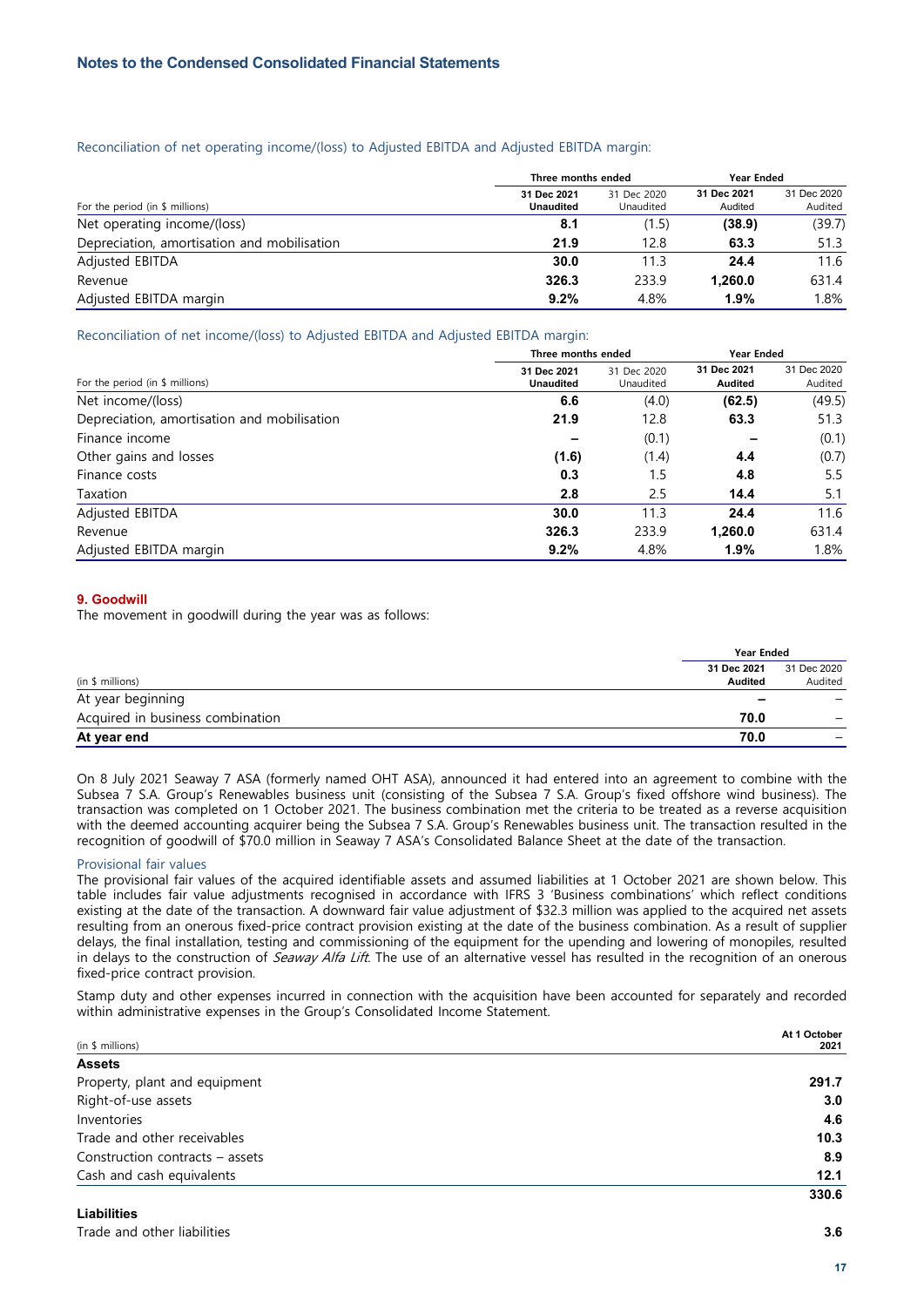# **Notes to the Condensed Consolidated Financial Statements** continued

| Derivative financial instruments      | 1.0   |
|---------------------------------------|-------|
| <b>Borrowings</b>                     | 37.0  |
| Lease liabilities                     | 3.3   |
| Construction contracts - liabilities  | 46.3  |
| Provisions                            | 32.3  |
|                                       | 123.5 |
| Identifiable net assets at fair value | 207.1 |
| Goodwill arising on acquisition       | 70.0  |
|                                       | 277.1 |
| <b>Consideration comprised</b>        |       |
| Share-based consideration             | 277.1 |
| <b>Total consideration</b>            | 277.1 |

## **10. Commitments and contingent liabilities**

#### Commitments

At 31 December 2021, the Group had contractual commitments totalling \$360.6 million, including commitments related to Seaway Alfa Lift, an offshore wind foundation installation vessel, and Seaway Ventus, an offshore wind turbine installation vessel.

# Contingent liabilities not recognised in the Consolidated Balance Sheet

The Group is subject to tax audits and receives tax assessments in a number of jurisdictions where it has, or has had, operations. The estimation of the ultimate outcome of these audits and disputed tax assessments is complex and subjective. The likely outcome the control of the control of the control of the control of the control of the control of the control of the control of the control of the control of the control of the control of the control of the control of the audits and associated cash outflow, if any, may be impacted by technical uncertainty and the availability of supporting documentation.

In the ordinary course of business, various claims, legal actions and complaints have been filed against the Group in addition to those specifically referred to above. The Group typically also provides contractual warranties for the repair of defects which are identified during a contract and within a defined period thereafter. Liability exposure levels are monitored by management and risk transfer mechanisms arranged where deemed appropriate. Although the final resolution of any of these matters could have a material effect on its operating results for a particular reporting period, management believes that it is not probable that these matters would materially impact the Group's Consolidated Financial Statements.

#### **11. Fair value and financial instruments**

The carrying values of the Group's financial assets and financial liabilities recorded at amortised cost in the Condensed Consolidated Financial Statements approximate their fair values.

#### **Borrowings**

The fair value of borrowings is determined by matching the maturity profile of the amounts utilised under the facility to market interest rates available to the Group for borrowings with similar security, maturity and repayment profiles. At 31 December 2021 interest charged under the facility is representative of market rates currently available to the Group and therefore the carrying amount approximates fair value.

#### Fair value measurements

#### Fair value hierarchy

The Group classifies fair value measurements using a fair value hierarchy that reflects the significance of the inputs used in making the measurements. The fair value hierarchy has the following levels:

- Level 1 Quoted prices (unadjusted) in active markets for identical assets or liabilities.
- Level 2 Inputs other than quoted prices included within Level 1 that are observable for the asset or liability, either directly (i.e. as prices) or indirectly (i.e. derived from prices).
- Level 3 Inputs for the asset or liability that are not based on observable market data (unobservable inputs).

#### Recurring and non-recurring fair value measurements

Recurring fair value measurements are those that IFRS require at the end of each reporting period and non-recurring fair value measurements are those that IFRS require or permit in particular circumstances.

Assets and liabilities which are measured at fair value in the Condensed Consolidated Balance Sheet and their level in the fair value hierarchy were as follows:

| At (in \$ millions)                                                     | 2021<br>31 Dec<br>Level 1 | 2021<br>31 Dec<br>Level 2 | 2021<br>31 Dec<br>Level 3 | 2020<br>31 Dec<br>Level 1 | 2020<br>31 Dec<br>Level 2 | 2020<br>31 Dec<br>Level 3 |
|-------------------------------------------------------------------------|---------------------------|---------------------------|---------------------------|---------------------------|---------------------------|---------------------------|
| Recurring fair value measurements                                       |                           |                           |                           |                           |                           |                           |
| Financial assets measured at fair value<br>through profit or loss:      |                           |                           |                           |                           |                           |                           |
| Derivative financial instruments                                        |                           | 2.3                       | -                         |                           |                           |                           |
| Financial liabilities measured at fair value<br>through profit or loss: |                           |                           |                           |                           |                           |                           |